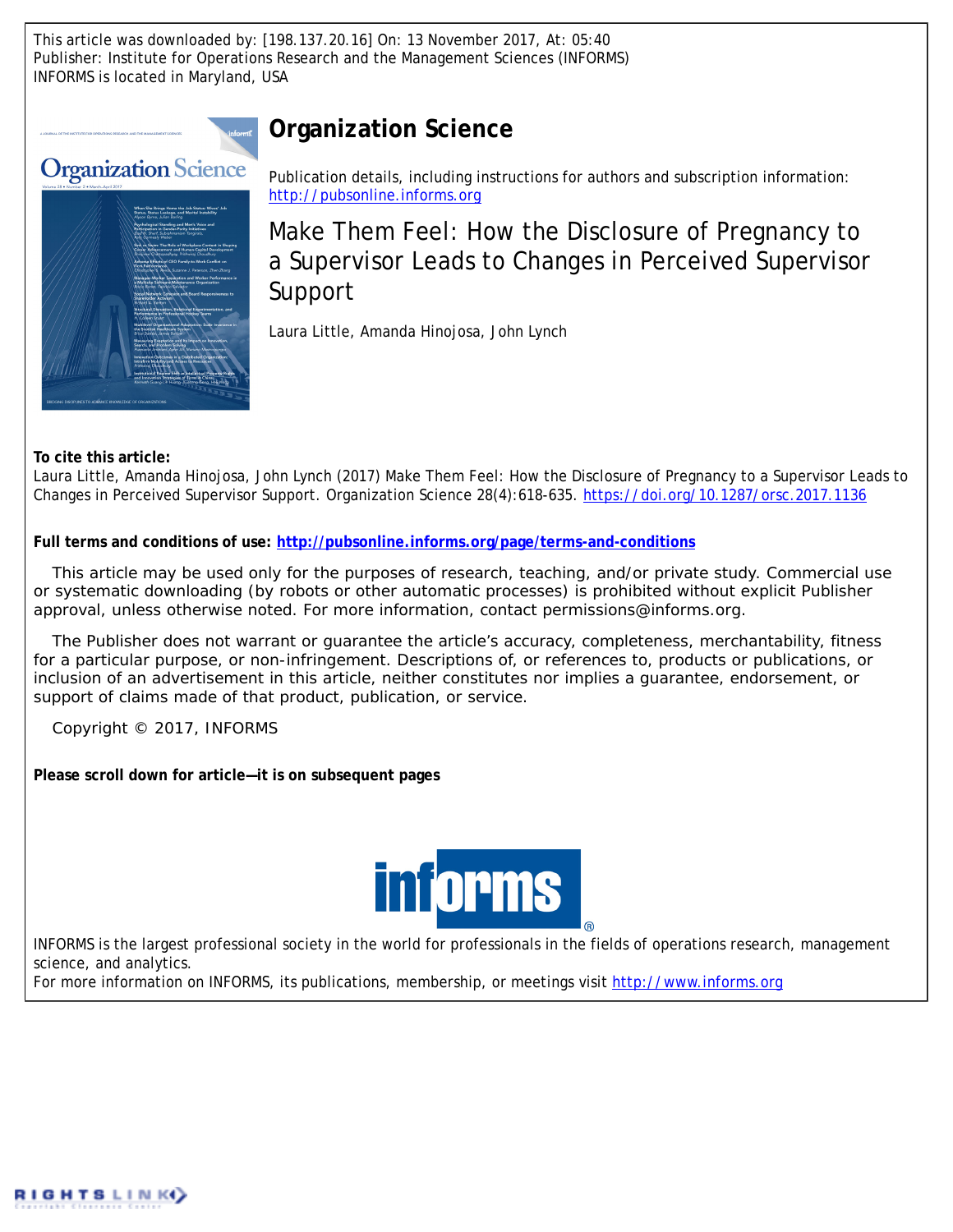# **Make Them Feel: How the Disclosure of Pregnancy to a Supervisor Leads to Changes in Perceived Supervisor Support**

**Laura Little,<sup>a</sup> Amanda Hinojosa,<sup>b</sup> John Lynch<sup>c</sup>**

**<sup>a</sup>** Terry College of Business, University of Georgia, Athens, Georgia 30602; **<sup>b</sup>** University of Houston–Clear Lake, Houston, Texas 77058; **<sup>c</sup>** Department of Managerial Studies, University of Illinois at Chicago, Chicago, Illinois 60607 **Contact:** [lmlittle@uga.edu,](mailto:lmlittle@uga.edu) <http://orcid.org/0000-0002-0554-9030> (LL); [amanda.s.hinojosa@gmail.com](mailto:amanda.s.hinojosa@gmail.com) (AH); [jwlynch@uic.edu](mailto:jwlynch@uic.edu) (JL)

**Received:** July 24, 2015 **Revised:** May 27, 2016; September 14, 2016; December 19, 2016 **Accepted:** January 23, 2017 **Published Online in Articles in Advance:** July 31, 2017

**https://doi.org/10.1287/orsc.2017.1136**

**Copyright:** © 2017 INFORMS

**Abstract.** Personal disclosure at work can help facilitate high-quality relationships; however, these results may depend on people's reactions to them. We suggest that reactions to a disclosure—particularly supervisor reactions—can relate to abrupt and enduring changes in perceptions of relationship quality. Drawing on theory related to relationship-defining memories [Alea N, Vick SC [\(2010\)](#page-16-0) The first sight of love: Relationship-defining memories and marital satisfaction across adulthood. *Memory* 18(7):730–742.], informational justice [Lind EA [\(2001\)](#page-17-0) Fairness heuristic theory: Justice judgments as pivotal cognitions in organizational relations. Greenberg J, Cropanzano R, eds. *Advances in Organizational Justice* (Stanford University Press, Palo Alto, CA), 56–88.], and emotions [Van Kleef GA [\(2009\)](#page-18-0) How emotions regulate social life. *Current Directions Psych. Sci.* 18(3):184–188.], we investigate the mechanisms through which supervisor reactions to pregnancy disclosure influence changes in employees' *perceived supervisor support* (*PSS*). The results from a longitudinal field study of over 100 pregnant working women and two experimental vignette studies suggest that the evocation of positive emotions from pregnant women at the time of the disclosure influences immediate and enduring *changes in PSS*.

**Supplemental Material:** The online appendix is available at [https://doi.org/10.1287/orsc.2017.1136.](https://doi.org/10.1287/orsc.2017.1136)

**Keywords: gender and diversity in organizations • perceived supervisor support • relationship-defining memories**

# **Introduction**

Based in social exchange theory, research investigating perceptions of relationship quality indicates strong linkages between high-quality relationships and positive workplace behaviors, suggesting that these types of perceptions are quite important in the workplace (Malatesta [1995,](#page-17-1) Ng and Sorensen [2008,](#page-18-1) Stinglhamber and Vandenberghe [2003\)](#page-18-2). Although perceptions of relationship quality have generally been regarded as stable over time (Eisenberger et al. [2002\)](#page-17-2), recent theory suggests that pivotal events may change these perceptions in both immediate and lasting ways (Ballinger and Rockmann [2010\)](#page-16-1).

In this paper, we suggest that personal disclosure may constitute such a pivotal event because sharing personal information is an important element of relationships (Altman and Taylor [1973\)](#page-16-2). Personal disclosures can signal trust and caring and indicate highquality relationships (Bacharach et al. [2005\)](#page-16-3). Personal disclosures also can lead to stronger relationships in the form of reciprocal liking (Collins and Miller [1994\)](#page-17-3). At work, employees can reap the benefits of increased integration and connectedness with coworkers by disclosing nonwork-related information (Dumas et al. [2013\)](#page-17-4). Although there are positive relational outcomes associated with personal disclosure, reactions to disclosure are important as well. Because a disclosure experience represents an intimate act of revealing personal information about oneself to another person (Jourard and Lasakow [1958,](#page-17-5) Reis and Shaver [1988\)](#page-18-3), disclosing individuals may be very attuned to reactions to it—which can have both immediate and far-reaching implications for their relationship. Drawing upon theory related to relationship-defining memories (Alea and Vick [2010\)](#page-16-0), informational justice (Colquitt [2001\)](#page-17-6), and emotions (Van Kleef [2009\)](#page-18-0), we posit that disclosure experiences and reactions to them can create *relationship-defining memories* that are affectively intense, vivid, and constitute central memories related to perceptions of the quality of relationships (Alea and Vick [2010\)](#page-16-0).

Specifically, we investigate how a particular type of disclosure to one's supervisor—the disclosure of pregnancy—affects immediate and enduring changes in *perceived supervisor support* (*PSS*). We chose to investigate pregnancy disclosure to a supervisor for several reasons. Pregnancy disclosure is typically not a matter of choice; it is all but inevitable that a pregnant employee will eventually disclose her condition and discuss maternity benefits and leave. Pregnancy disclosure can be uncomfortable; it brings intimate information about a woman's personal life into the workplace (Ragins [2008\)](#page-18-4), including private and potentially awkward information about a woman's body and family life (Reis and Shaver [1988\)](#page-18-3). The information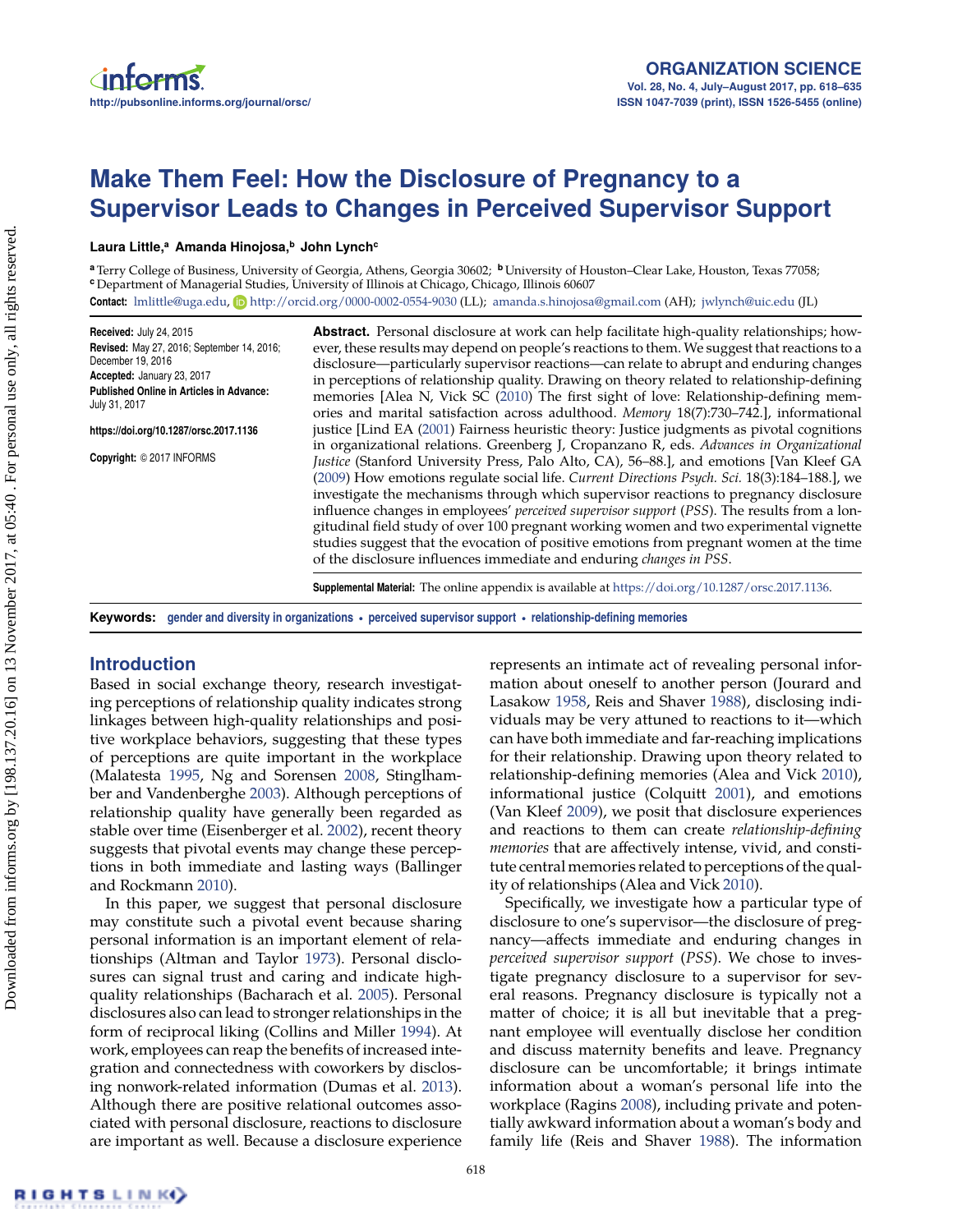being disclosed highlights potentially stigmatized differences (Halpert et al. [1993,](#page-17-7) Morgan et al. [2013\)](#page-18-5) and, yet, has potential workplace consequences for both the pregnant woman and her coworkers. Although normally regarded as joyous news in other life domains, a pregnancy disclosure may generate mixed reactions from colleagues in the workplace. Pregnancy has been very publically labeled an "inconvenience" for employers (Vitali [2016\)](#page-18-6) and studies have found that the majority of pregnant workers fear that others will view them as less competent than before the pregnancy (Little et al. [2015\)](#page-17-8). A supervisor's reaction is particularly important, as supervisors affect many aspects of the work experience of pregnant employees. A supervisor's initial reaction may give the pregnant employee important clues about the future of their working relationship and thus, can be meaningful and memorable.

Supervisors are often unprepared for these types of disclosures and may not consider the implications of their reactions. This lack of preparedness may lead supervisors to express concern about how the

<span id="page-2-0"></span>**Figure 1.** Final Model with Hypothesized Paths

pregnancy will influence performance or display a lack of understanding of the accommodations available at the organization (Halpert and Burg [1997\)](#page-17-9). As noted in the disclosure literature, such reactions can influence how employees assess the success of the disclosure event (Chaudoir and Fisher [2010,](#page-17-10) Jones and King [2014\)](#page-17-11). What remains unclear, however, is how these reactions influence the disclosing employee's assessment of her relationship with her supervisor. A greater understanding of the disclosure experience and the implications of supervisor reactions can help pregnant women and their supervisors better manage pregnancy at work. Since 80% to 85% of working women will disclose a pregnancy at work (Schwartz [1992\)](#page-18-7), understanding these events and the mechanisms through which they influence supervisor–subordinate relationships can be important.

We propose that disclosures to a supervisor may relate to short-term and enduring changes in relationship quality between the employee and her supervisor. We present and test a model (see Figure [1\)](#page-2-0) that

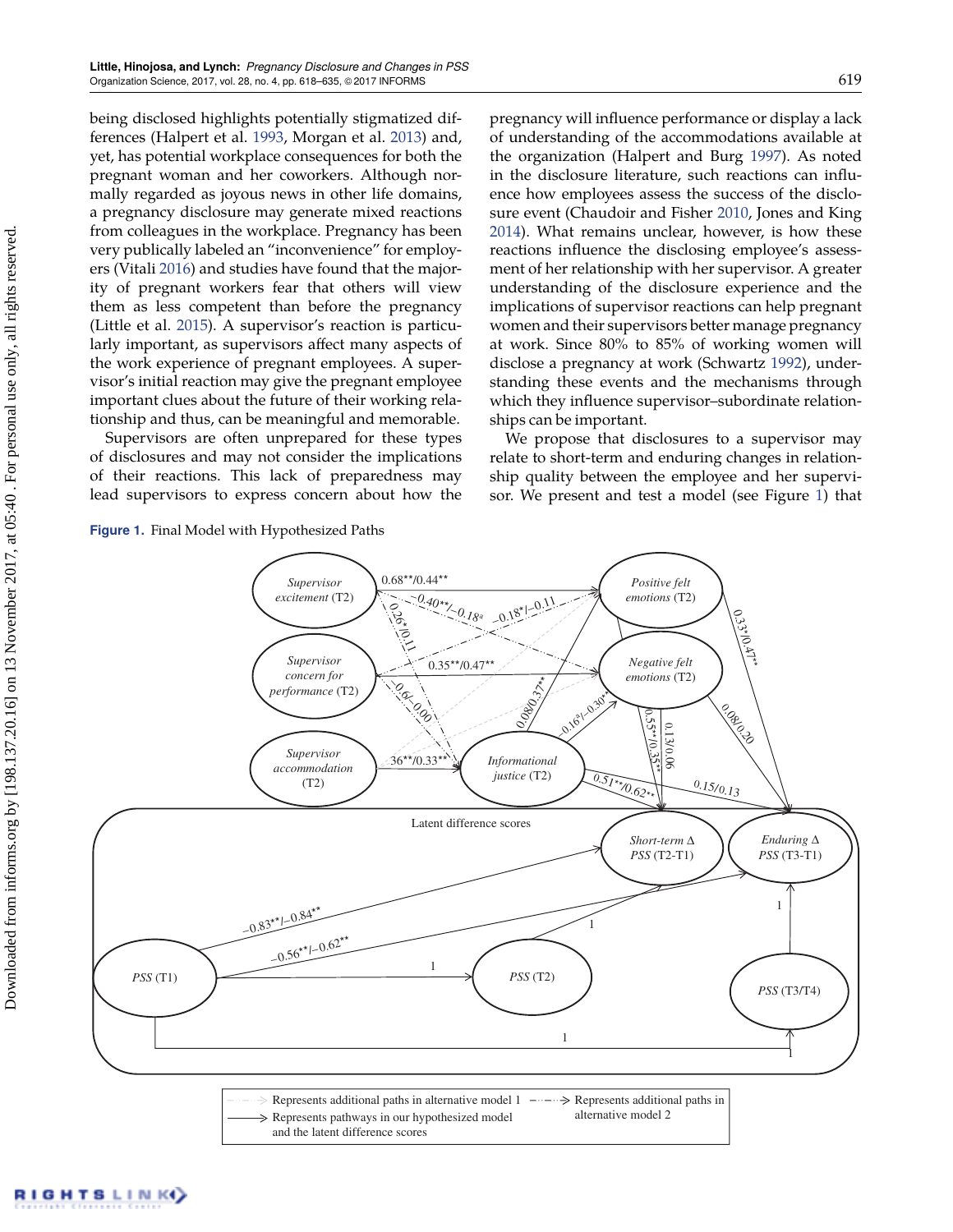investigates the emotional and cognitive mechanisms through which supervisor reactions to an employee's pregnancy disclosure influence *changes in PSS*. Our model contributes to both theory and practice in several ways. Research has demonstrated that *PSS*, a predictor of high-quality relationships (e.g., Cropanzano and Mitchell [2005\)](#page-17-12), increases helping behavior, commitment, and job performance while decreasing turnover (Malatesta [1995,](#page-17-1) Ng and Sorensen [2008,](#page-18-1) Stinglhamber and Vandenberghe [2003\)](#page-18-2). It is important to understand what influences *changes in PSS* during pregnancy disclosure because such changes can have far-reaching implications for pregnant employees, their supervisors, and their organizations. We propose that supervisors' emotion-laden reactions to employees' pregnancy disclosures elicit emotional reactions from pregnant women, while work-related information about accommodations drives informational justice perceptions. These emotions and justice perceptions ultimately affect *changes in PSS*. We investigate both the immediate and enduring effects of supervisors' reactions to disclosure on changes in subordinates' perceptions of relationship quality with their supervisors. Research has also established that workplace events influence immediate behavioral and attitudinal outcomes (e.g., affective events theory, Weiss and Cropanzano [1996\)](#page-18-8); yet, *PSS* is thought to be generally stable. We seek to determine if pivotal events do indeed influence immediate *changes in PSS*, which would suggest that *PSS* may not be stable when influenced by important employee-subordinate interactions.

Second, little research has focused on the lasting effects of pivotal workplace events. The influence of an event on a particular outcome may materialize at different rates, and, once materialized, it may wear off very quickly or comparatively longer (Mitchell and James [2001\)](#page-18-9). To understand the influence and importance of a particular event, it is imperative to understand when the event influences change and how long those changes last. We suggest that the effects of pregnancy disclosure on *changes in PSS* materialize quickly and can endure, highlighting their importance in shaping supervisor–subordinate relationships. We designed our studies to examine the immediate changes that occur in *PSS* as a result of supervisor reactions to pregnancy disclosure and to examine if these changes remain when *PSS* is measured at more distal time periods. By investigating the specific supervisor reactions that relate to emotional and just perceptions, our paper contributes practically to managers who must respond to subordinates' pregnancy disclosures. We provide actionable recommendations for managers to use in response to pregnancy disclosure recommendations that can better prepare them for these types of disclosures and help improve their relationships with subordinates.

### **Theory**

In the sections that follow, we present a theoretical frame for studying the influence of supervisor reactions on *changes in PSS* through three mechanisms: *positive* and *negative felt emotions* and *perceptions of informational justice*.

### **Disclosure Experiences Create Relationship-Defining Memories**

As mentioned previously, a disclosure experience represents an intimate act of revealing personal information about oneself to another person (Jourard and Lasakow [1958,](#page-17-5) Reis and Shaver [1988\)](#page-18-3). Disclosing personal information is a form of exchange that can potentially strengthen relationships in the workplace (Collins and Miller [1994\)](#page-17-3). For instance, an employee may experience increased social and instrumental support from others following a disclosure (Baldridge and Veiga [2001,](#page-16-4) Ragins [2008\)](#page-18-4). Alternatively, if the disclosure concerns potentially stigmatizing information, the employee may face negative consequences, such as discrimination, for making the information known in the workplace (Crocker et al. [1998,](#page-17-13) Ragins [2008,](#page-18-4) Ragins et al. [2007\)](#page-18-10). Meaningful disclosures can leave a lasting impression on an employee in the form of relationship-defining memories. These types of memories form when events are replayed in one's mind or retold to others. Relationship-defining memories are similar to self-defining memories in that they are affectively intense and reflect an individual's life goals and concerns (Conway and Pleydell-Pearce [2000,](#page-17-14) Singer and Salovey [1993\)](#page-18-11). The difference is that relationshipdefining memories are inherently relationship oriented, developed during pivotal exchanges with others (Alea and Vick [2010\)](#page-16-0).

Research on relationship-defining memories suggests that their significance lies in the vivid and important emotions and cognitions they create. When individuals encounter new experiences with relatively little information about what the future holds, they place great significance on environmental cues and interpret them as signs of how they will be treated in the future (Van Kleef et al. [2012,](#page-18-12) Walker et al. [2013\)](#page-18-13). Events are more likely to become important memories when they are the following: (1) *social*, in that they provide some information as to the nature of the relationships; (2) *self-related*, in that preservation of one's image is integral; and (3) *directive*, in that they provide an indication of how one should behave in the future (Baumeister and Newman [1994,](#page-17-15) Bluck et al. [2005,](#page-17-16) Cohen [1998\)](#page-17-17). Supervisor reactions to a pregnancy disclosure may affect a woman's relationship with her supervisor, her image, and how she will be treated, making disclosure events highly memorable and emotionally charged.

As relationship-defining events, disclosures generate both affective and cognitive processes that influence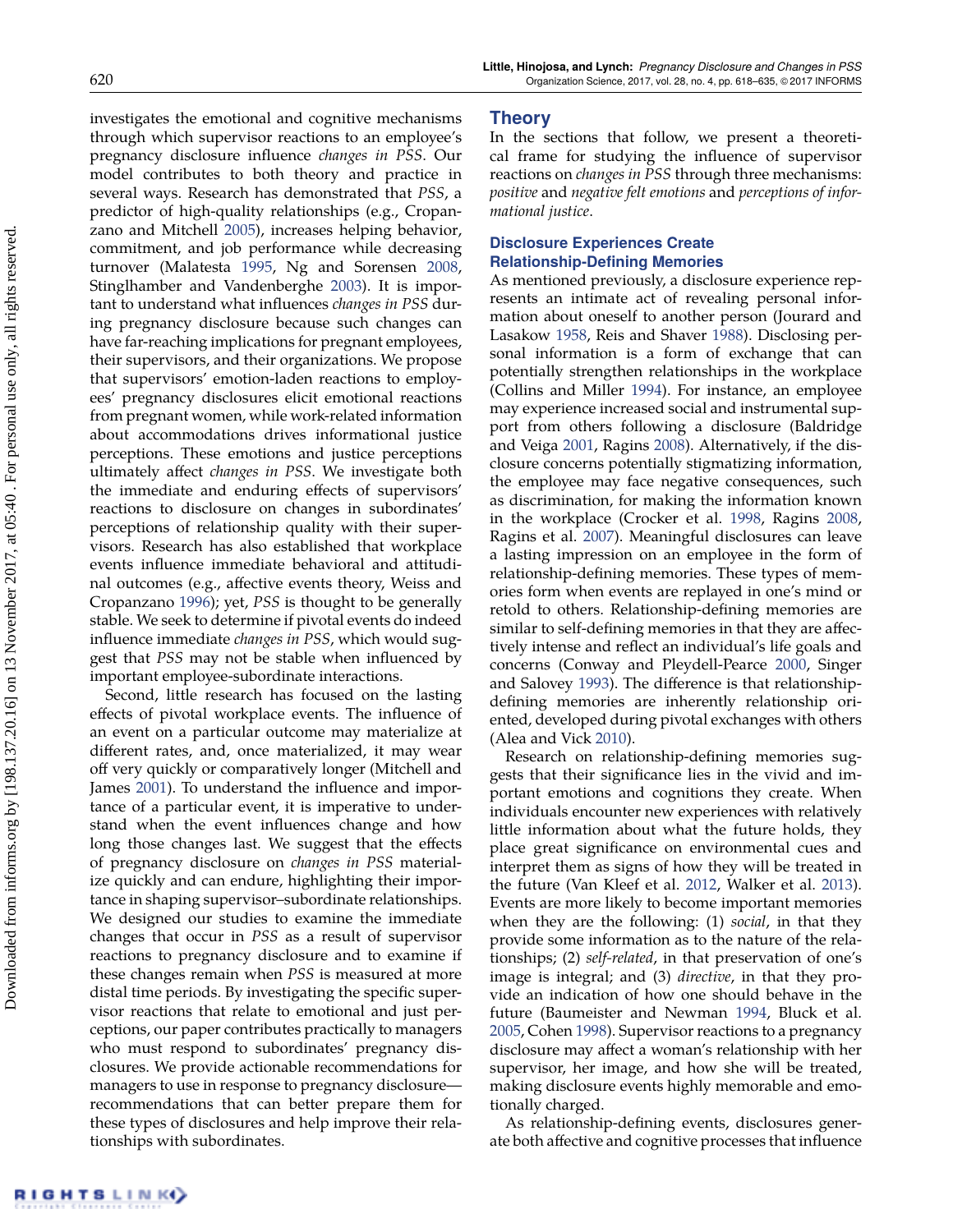the perceived relationship with the target of the disclosure (Ballinger and Rockmann [2010,](#page-16-1) Phillips et al. [2009,](#page-18-14) Reis and Shaver [1988\)](#page-18-3). An employee making a disclosure will more carefully attend to the affective nature of the event and is also likely to have heightened attention to the information her supervisor provides related to the pregnancy and her job. As such, informational justice—perceptions of adequate and honest explanations—and affective responses to supervisors' reactions to the disclosure drive how much support pregnant women expect to receive from their supervisors.

#### **Supervisor Reactions and Changes in Perceived Supervisor Support**

Halpert and Burg [\(1997\)](#page-17-9) found that typical supervisor reactions to pregnancy disclosure include acting happy or *excited*, exhibiting *concern* about the employee's future performance, and providing information related to available *accommodations*. We propose that emotion-laden expressions by supervisors will influence emotional reactions in pregnant employees because emotion-laden expressions serve as incentives or deterrents that guide others' feelings, judgments, and behaviors (Van Kleef et al. [2012\)](#page-18-12). The emotions as social information model (EASI; Van Kleef [2009\)](#page-18-0) suggests that emotions are a type of communication conveying not only feelings but also social intention and orientation toward others. When people express emotions, observers infer why these emotions are expressed and use that information to guide their own emotions. Positive emotions tend to form favorable impressions, while negative emotions tend to form unfavorable impressions (Clark and Taraban [1991\)](#page-17-18). Lab and field studies have shown that leaders' emotional displays influence followers' emotions (Bono and Ilies [2006,](#page-17-19) Newcombe and Ashkanasy [2002\)](#page-18-15). Thus, *excitement* expressed by the supervisor will lead to positive emotional reactions from the employee.

*Concern for performance* is more complicated in that it contains both a cognitive and emotional component. Concern, or worry, is an emotion (Shaver et al. [1987\)](#page-18-16); however, in this case, the worry pertains to how work will get done. Thus, there is a cognitive component. EASI suggests that emotions can create affective reactions through the engagement of inferential processes (Van Kleef et al. [2014\)](#page-18-17). When a supervisor expresses anger, for example, an employee might infer that the supervisor is unhappy with her performance, which could lead to reciprocal anger and frustration. It is also possible that the employee infers the anger has another cause, which may alter the employee's ensuing reaction. Regarding *concern for performance*, inferring the cause of concern is quite easy (i.e., it is related to performance) and thus, inaccurate inferences are less likely. Because the emotion (concern) is specific to performance, the pregnant woman is not left guessing at the source. When a supervisor expresses *concerns about performance*, the pregnant employee is left with an unfavorable impression of the event and, thus, *negative emotions*.

**Short-Term Effects on** *Changes in PSS***.** The emotions felt by the pregnant employee as a result of the disclosure should lead to immediate *changes in PSS*. Mood congruency theory suggests that one's current emotional state "infuses" judgments and perceptions (Forgas [1995\)](#page-17-20). Thus, when a woman feels positive emotions as a result of the disclosure, she will also perceive her supervisor in a more positive light; if she experiences negative emotions, she will perceive her supervisor more negatively. Building on this perspective, research suggests that individuals use others' expressions of emotions as information to shape their own attitudes (Van Kleef et al. [2012,](#page-18-12) [2014\)](#page-18-17). When a supervisor expresses an emotion in response to an employee's disclosure, he or she is providing the employee with evaluative information about the disclosure. This information is subsequently used to adjust her evaluation of *PSS*. *Excitement* indicates that the supervisor evaluates the pregnancy positively; hence, expressions of excitement, through the elicitation of *positive emotions* in the pregnant woman, will lead to a positive perception of the exchange relationship and positive changes in the employee's opinion of her relationship with her supervisor. Expressions of concern or anxiety about her job performance, on the other hand, indicate a negative evaluation of the pregnancy, will elicit *negative emotions* and, ultimately, will relate to negative *changes in PSS*.

**Longer-Term Effects on** *Changes in PSS***.** We contend that because these disclosures create relationshipdefining memories, the *positive emotions* experienced during disclosure will have an enduring and positive impact on the pregnant employee's relationship with her supervisor. Relationship-defining memories resurface during future interactions with the same individuals, recreating and reinforcing the affective intensity originally felt (Alea and Vick [2010\)](#page-16-0). These recreated emotions, in turn, continue to infuse employees' perceptions and judgments about their interpersonal relationships (Forgas [1995\)](#page-17-20). Research on emotional recall suggests that by recalling contextual details, individuals can recreate an emotional state similar to the one originally felt (Lang et al. [1980\)](#page-17-21). The more emotion elicited during an event, the better one's subsequent memory of that event will be (Robinson and Clore [2002\)](#page-18-18). Similarly, negative emotions should have a negative effect on relationship quality. Even when detailed accounts of the supervisor's behavior cannot be recalled, emotional beliefs about the supervisor (i.e., "he or she made me feel bad") remain. Emotions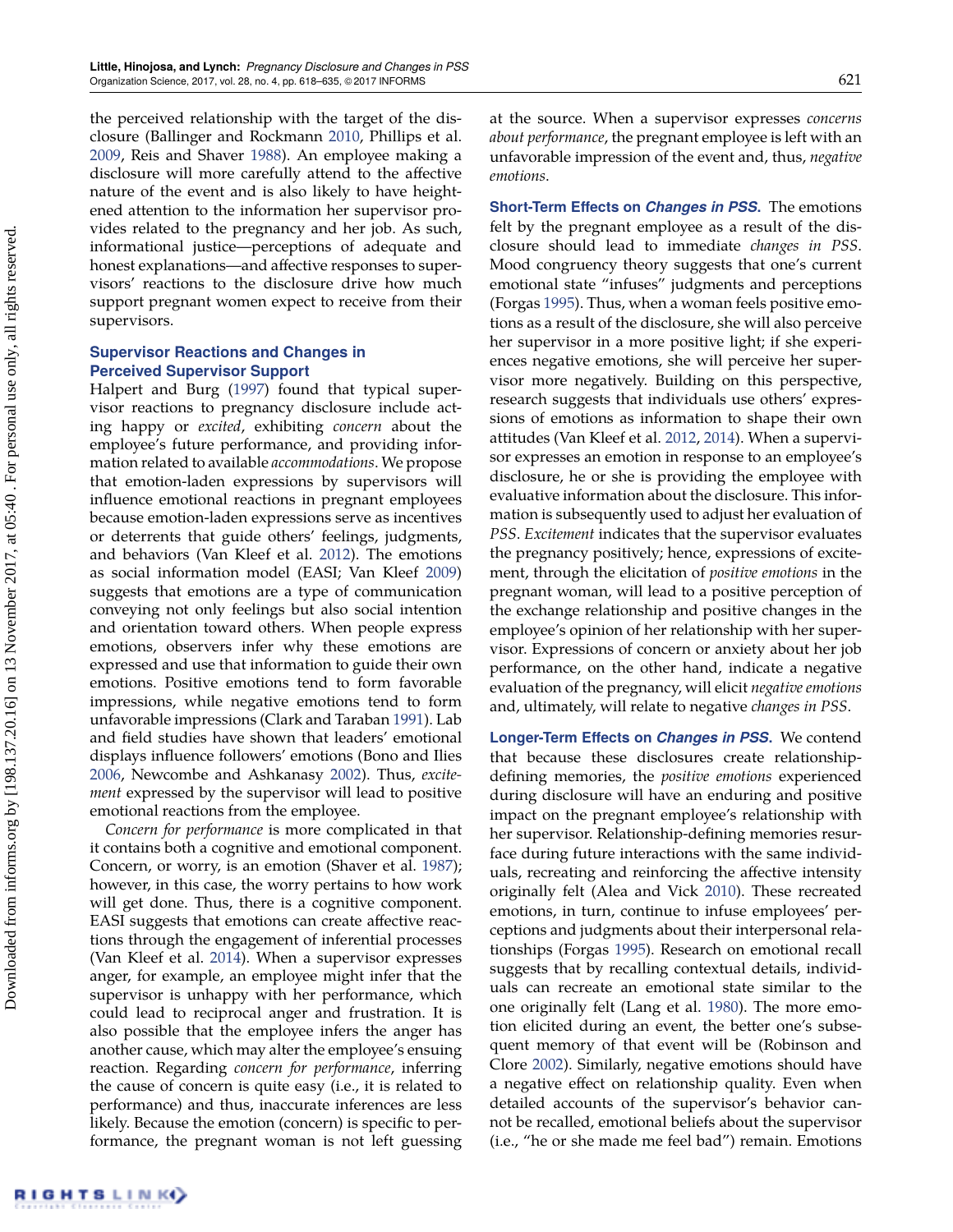felt during disclosure influence perceptions and judgments made during subsequent interactions and influence short-term and longer-term perceptions of relationship quality.

<span id="page-5-0"></span>**Hypothesis 1** (H1)**.** *Supervisors' excitement during the disclosure experience will relate to an immediate positive change in PSS* (H1a) *and more enduring positive changes in PSS* (H1b) *via a positive relation with positive felt emotions generated from the interaction.*

<span id="page-5-1"></span>**Hypothesis 2** (H2)**.** *Supervisors' concerns about performance expressed during the disclosure experience will relate to an immediate negative change in PSS* (H2a) *and more enduring negative changes in PSS* (H2b) *via a positive relation with negative emotions generated from the interaction.*

In addition to *excitement* and *concerns about performance*, Halpert and Burg [\(1997\)](#page-17-9) found that supervisors' reactions to pregnancy disclosure often included a primarily work-related component, particularly with regard to information exchange. These reactions reflect communications about *accommodation* during the pregnancy (e.g., "let me know what time you need off, and we'll work around it"; Halpert and Burg [\(1997,](#page-17-9) p. 245). Chaudoir and Fisher [\(2010\)](#page-17-10) argue that during disclosure, employees gather information from the reactions of the confidant (i.e., supervisor) to gauge potential positive and negative outcomes. This new social information serves as a mechanism that informs the employee's expectations about the relationship. As such, the supervisor's clarity and truthfulness can influence how the employee views their relationship. We propose that supervisors who share information regarding *accommodation* and support for employees' continued high performance will have stronger relationship quality with their pregnant employees, and that this improvement will be driven by perceptions of informational justice. That is, communication about how the pregnancy and maternity-related issues will be handled at work relates to fairness perceptions and is subsequently related to a positive supervisoremployee relationship. In line with Bies [\(2015\)](#page-17-22), we chose *informational justice* as opposed to other forms of justice because our focus is on a disclosure event that represents an encounter with one's supervisor. No exchange—outcome or process—is inherent in a disclosure event; yet, previous research has found that information exchanged during encounters can lead to fairness perceptions (Bies [2001\)](#page-17-23). In addition, extant literature raises concerns that interpersonal justice may be difficult to attribute solely to a discrete event, as it may reflect justice felt in general (see Rupp and Paddock [2010\)](#page-18-19).

**Short-Term Effects on** *Changes in PSS***.** Perceptions of *informational justice* are enhanced when the information provided (by supervisors, in this case) is seen by employees as adequate (Shapiro et al. [1994\)](#page-18-20). If the supervisor reacts to the employee's disclosure by providing her with information regarding accommodations available to her, then the employee is likely to perceive their response as fair. Laws in most developed countries require reasonable accommodation for pregnant women (e.g., Matzzie [1993\)](#page-17-24); thus, pregnant women are likely to view discussions of accommodation by their supervisors as just. Such discussions will increase pregnant employees' perceptions of *informational justice* and will be interpreted as a signal that the supervisor will communicate with them justly and adequately in the future (Walker et al. [2013\)](#page-18-13). *Informational justice* perceptions are thought to be particularly important when assessing relationships with supervisors (Bies and Moag [1986,](#page-17-25) Masterson et al. [2000\)](#page-17-26), as these types of perceptions are related to trust and evaluations of authority figures (Colquitt et al. [2001\)](#page-17-27). Thus, we expect these perceptions to relate to *changes in PSS*.

**Longer-Term Effects on** *Changes in PSS***.** Research also suggests that major events—such as those that form relationship-defining memories—can change the nature of one's justice expectations in a given relationship (Lind [2001\)](#page-17-0). Important events that lead to relationship-defining memories often cause permanent shifts in justice perceptions (Lind [2001;](#page-17-0) Lind et al. [1993\)](#page-17-28). When individuals enter relationships with authority figures, they gather information to determine how justly they are being treated (Walker et al. [2013\)](#page-18-13). Once sufficient information is gathered, they use this heuristic to guide future perceptions of and interactions with these authority figures. Thus, justice perceptions may be stable, but they are not unchangeable. During these pivotal exchanges, individuals will reassess the adequacy of the information being communicated by their supervisor, influencing overall perceptions of the relationship. In this way, employees' perceptions that they received adequate and honest information (i.e., *informational justice*) from a supervisor can generalize and remain stable over time. Thus, informational justice should relate to both short-term and long-term positive *changes in PSS*.

<span id="page-5-2"></span>**Hypothesis 3** (H3)**.** *Supervisors' communication of information about accommodation during the disclosure experience will relate to an immediate positive change in PSS* (H3a) *and more enduring positive changes in PSS* (H3b) *via the positive relation with informational justice from the interaction.*

### **Felt Emotions and Accommodations, Informational Justice, and Relationship Quality**

Pregnant women are also likely to experience emotions resulting from their supervisors' communication about pregnancy accommodation. Thus, in our combined model, we further propose employees' emotions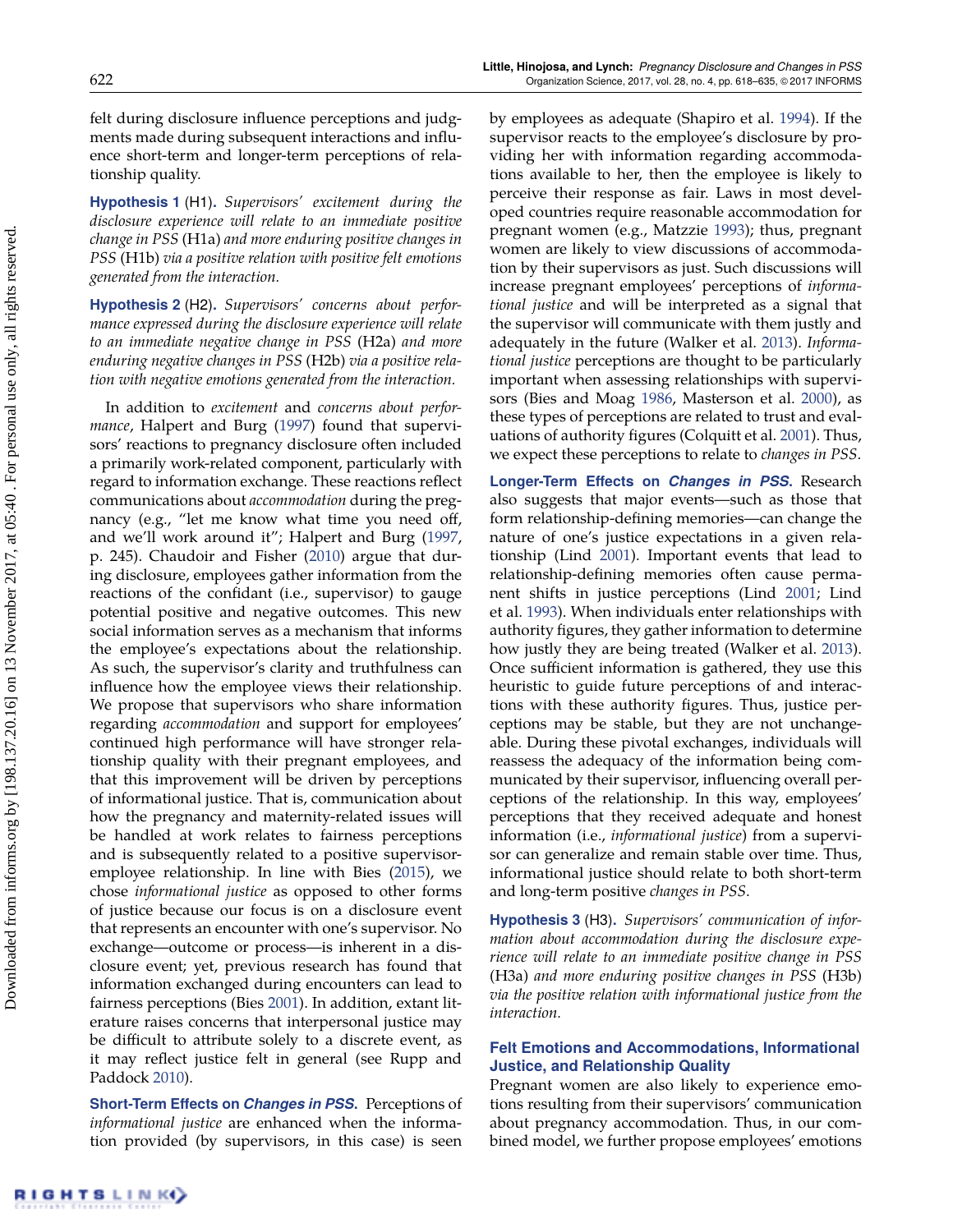additionally mediate the relationship between supervisors' communication of information about *accommodation*, *informational justice* perceptions, and *changes in PSS*. In short, this is because perceptions of justice generate affect (Colquitt et al. [2013,](#page-17-29) Lazarus [1991\)](#page-17-30). When employees perceive that the information they are being given is adequate (i.e., *informational justice*), they appraise this as beneficial and have a positive affective reaction (Van Kleef [2009,](#page-18-0) Weiss et al. [1999\)](#page-18-21). When employees experience informational injustice in the workplace, they appraise this as harmful and have a negative affective reaction (Van Kleef [2009,](#page-18-0) Weiss et al. [1999\)](#page-18-21). For example, when a supervisor explains to an employee what accommodation she should expect during her pregnancy, the employee will likely appraise this as adequate and have a positive affective reaction. Alternatively, when a supervisor withholds such information, the employee will perceive less *informational justice*, which should increase *negative emotions*. As a result, perceptions of *informational justice* should have a positive effect on *positive emotions* and a negative effect on *negative emotions*. Extending this reasoning further, the effect on *positive* and *negative emotions* will then influence the perceived relationship quality. As noted earlier, felt emotion can infuse how an employee evaluates the relationship with her supervisor (Ballinger and Rockmann [2010,](#page-16-1) Forgas [1995\)](#page-17-20). *Positive emotions* will contribute to a positive change in *PSS*, and *negative emotions* will contribute to a negative change in *PSS*. Thus, we propose the following:

<span id="page-6-0"></span>**Hypothesis 4** (H4)**.** *Supervisors' communication of information about accommodation during the disclosure experience will relate to a positive change in PSS both (1) shortly after the disclosure through two double mediation paths: via a positive relation with informational justice and positive emotion* (H4a) *and via a positive relation with informational justice and a negative relation with negative emotion* (H4b)*; and (2) more enduring changes through two double mediation paths: via a positive relation with informational justice and positive emotion* (H4c) *and via a positive relation with informational justice and a negative relation with negative emotion* (H4d)*.*

# **Methods and Analyses Field Study Sample and Procedure**

Our field study sample consisted of pregnant women who were employed outside the home during their pregnancies. They were recruited by posting online survey links on several pregnancy blogs, such as babycenter.com. To encourage participation, we offered a drawing for a chance to win \$50 gift certificates to Amazon.com. Participation was not required to enter the drawing. Data were collected in five surveys. In the Time 1 survey, participants were asked if they were pregnant and whether or not they had disclosed their pregnancy to their supervisors. If women were not pregnant, the survey immediately ended. Similarly, if women had already disclosed their pregnancy to their supervisors, they were excluded from the study. We asked women to provide their email addresses in order to contact them with future surveys. We also asked participants how many weeks pregnant they were and to estimate how many weeks into the pregnancy they planned on disclosing this fact to their supervisors. *Perceived supervisor support* and other demographic variables were collected in the Time 1 survey as well. In total, 511 women who had not yet disclosed their pregnancy and were interested in completing followup surveys completed the initial survey. On average, the women were 8.42 weeks pregnant  $(SD = 3.34)$ when completing the Time 1 survey. Over the next 17 to 20 months (depending on disclosure dates), these 511 women were asked to complete four additional surveys.

One week past their intended disclosure dates, we emailed all 511 participants the Time 2 survey. The women were, on average, 24.8 weeks pregnant (SD 6.25 weeks) when completing the Time 2 survey. In this survey, we asked participants to briefly describe their disclosure experiences. We asked participants to respond to items concerning the specific behaviors displayed by their supervisors, how they felt about their disclosure experience, their perceptions of *informational justice*, and *PSS*. Two hundred sixty-three (263) women responded to the Time 2 survey. One week after the participants' estimated due dates (mean 41.16 weeks,  $SD = 1.22$  weeks), we asked all 511 participants to complete the Time 3 survey, in which we asked about *PSS* at the end of the pregnancy. Two hundred fifteen (215) women responded to the Time 3 survey. One year after the participants' disclosure to their supervisors (mean  $= 12$  months,  $SD = 1.11$  months), we emailed the Time 4 survey to all 511 women. This survey included the *PSS* measure and questions about how well the participants remembered their pregnancy disclosure to their supervisors, the degree to which the disclosure changed these relationships, and differences in perceptions of *informational justice* over time. Two hundred seventy-five (275) women responded to the Time 4 survey. About 16 months after the disclosure  $(SD = 1.17$  months), we sent the same 511 participants the Time 5 survey, where we asked women how they felt during the disclosure and about their perceptions of *informational justice* at the time of disclosure. Two hundred thirteen (213) women completed the Time 5 survey.

The final sample was, on average,  $30.8$  (SD =  $3.97$ ) years old. The sample was 92% Caucasian, 1% Native American, 5% Hispanic, 2% African American, and 1% other. The women reported disclosing their pregnancy to their supervisor when they were, on average, 14

RIGHTS LINK()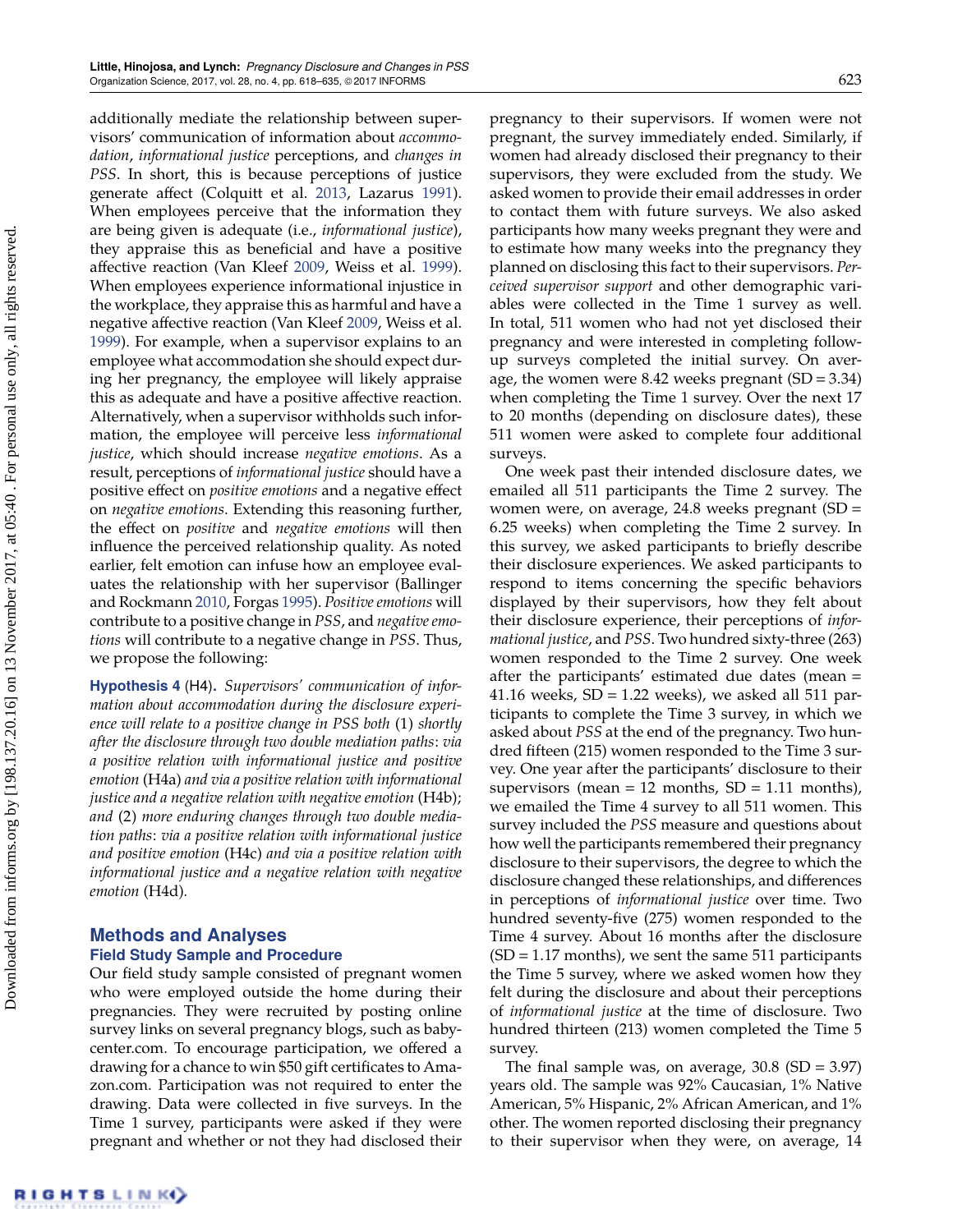weeks pregnant  $(SD = 5.00)$ . About half of the participants were going to be first-time mothers (52%); the remaining participants had one or more children (38% one child, 6% two children, and 4% three or more). Fifty-five percent (55%) of the women were experiencing their first pregnancy while at their organization, with 30% experiencing their second pregnancy, 8% their third, and 8% more than three pregnancies while employed at their organization. Their average tenure with their supervisor was  $3.02$  years (SD =  $2.60$ ) at Time 3; at Time 4, it was  $3.70$  years (SD = 2.36). The types of jobs held by participants varied (7% service, sales, and maintenance; 9% clerical or administrative support; 9% technical; 21% managerial; 26% education; 10% medical; 3% legal; and 16% other). Thirty percent (30%) were in supervisory roles and 70% were in nonmanagement positions. Participants worked, on average, 39.87 hours per week (SD =  $10.30$ ). The largely U.S. sample was geographically diverse, with roughly equal representation from the West, the South, the Midwest, and the Northeast. Five participants worked in Canada, one in Mexico, and one outside of North America.

### **Two Models**

For our field study, we tested two models; doing so allowed us to make the most of our sample while still using listwise deletion for missing data. We wanted to make the most of our sample because of the difficulty in collecting longitudinal data over a long period of time (17–20 months) and because, in order to be eligible for the final sample, the women needed to be working for the same supervisor in the same organization for this period of time. Model 1 included data from surveys 1, 2, and 3. After listwise deletion for missing data and removal of participants who changed supervisors between Time 2 and Time 3 ( $N = 10$ ), the final sample for testing the first model consisted of 120 pregnant women—a response rate of 23%. Model 2 included data from surveys 1, 2, and 4. After listwise deletion and removal of those participants who changed supervisors between Time 2 and Time 4 ( $N = 42$ ), the final sample totaled [1](#page-16-5)08—a response rate of 21%.<sup>1</sup>

# **Measures**

*Change in PSS.* We used Eisenberger and colleagues' [\(2002\)](#page-17-2) three-item version of the Eisenberger et al. [\(1986\)](#page-17-31) PSS scale. Items were measured using a 5-point Likert-type scale. A sample item was, "My supervisor is willing to extend him or herself in order to help me perform my job to the best of my ability." The same scale was administered at Times 1, 2, 3, and 4 and was used to develop the latent change variables representing short- and long-term *changes in PSS*, our dependent variables.

*Felt Emotions* **at Disclosure.** We measured *positive* and *negative felt emotions* as a pregnant woman's conscious,

remembered, and accumulated experience of *positive* and *negative emotions* felt during the disclosure experience and in relation to her supervisor. We used a slightly modified version of the supervisor-triggered affect scale (Nifadkar et al. [2012\)](#page-18-22). Items were modified to include specific reference to the disclosure experience itself. We asked participants to keep in mind their supervisors' reactions to their pregnancy disclosure when responding. Items were measured using a 5-point Likert-type scale. Sample positive items included, "Whenever I think of my supervisor's reaction, I feel happy" and "My supervisor brought joy to me by his/her reaction to my pregnancy." Sample negative items included, "When my supervisor reacted to my pregnancy, I felt upset" and "I have unpleasant memories about my supervisor's reaction to my pregnancy."

*Informational Justice* **at Disclosure.** We used four items from Colquitt's [\(2001\)](#page-17-6) *informational justice* scale, slightly modified to capture perceived informational justice at the time of disclosure. Items were measured on a scale from one (*to a very small extent*) to five (*to a very large extent*). A sample item was, "When you disclosed your pregnancy, did your supervisor communicate candidly with you?"

**Perceptions of Supervisor Disclosure Reactions.** We created three 3-item measures for disclosure reactions (*excitement*, *concern for performance*, and *accommodation*) based on the procedures outlined by Hinkin [\(1998\)](#page-17-32). Please see the online appendix for details regarding scale development. Participants were asked to rate their perceptions of their supervisor's reactions to their disclosure on a 5-point scale (1 *strongly disagree* to 5 *strongly agree*).

<span id="page-7-0"></span>**Controls.** We controlled for *tenure with supervisor*, which may influence both PSS and perceptions of the disclosure experience. Since previous disclosures of pregnancy may have affected outcome variables (Jones and King [2014,](#page-17-11) Pachankis [2007\)](#page-18-23), we controlled for the *number of pregnancies experienced while working for the same organization*. Because disclosing sensitive information to others who are similar may influence perceptions of outcomes (Clair et al. [2005,](#page-17-33) Gibbons [1986,](#page-17-34) Ragins and Cornwell [2001\)](#page-18-24), we also controlled for *gender of one's supervisor* and *whether or not a supervisor had children*.

**Relationship-Defining Memories.** To substantiate our claim that pregnancy disclosures create relationshipdefining memories, we ran several empirical studies that resembled manipulation checks. Relationshipdefining memories are defined as memories that are vivid, important, and associated with a specific relationship (Alea and Vick [2010\)](#page-16-0). Using a separate sample of pregnant women  $(N = 88)$  recruited from pregnancy blogs, we asked women to share a memory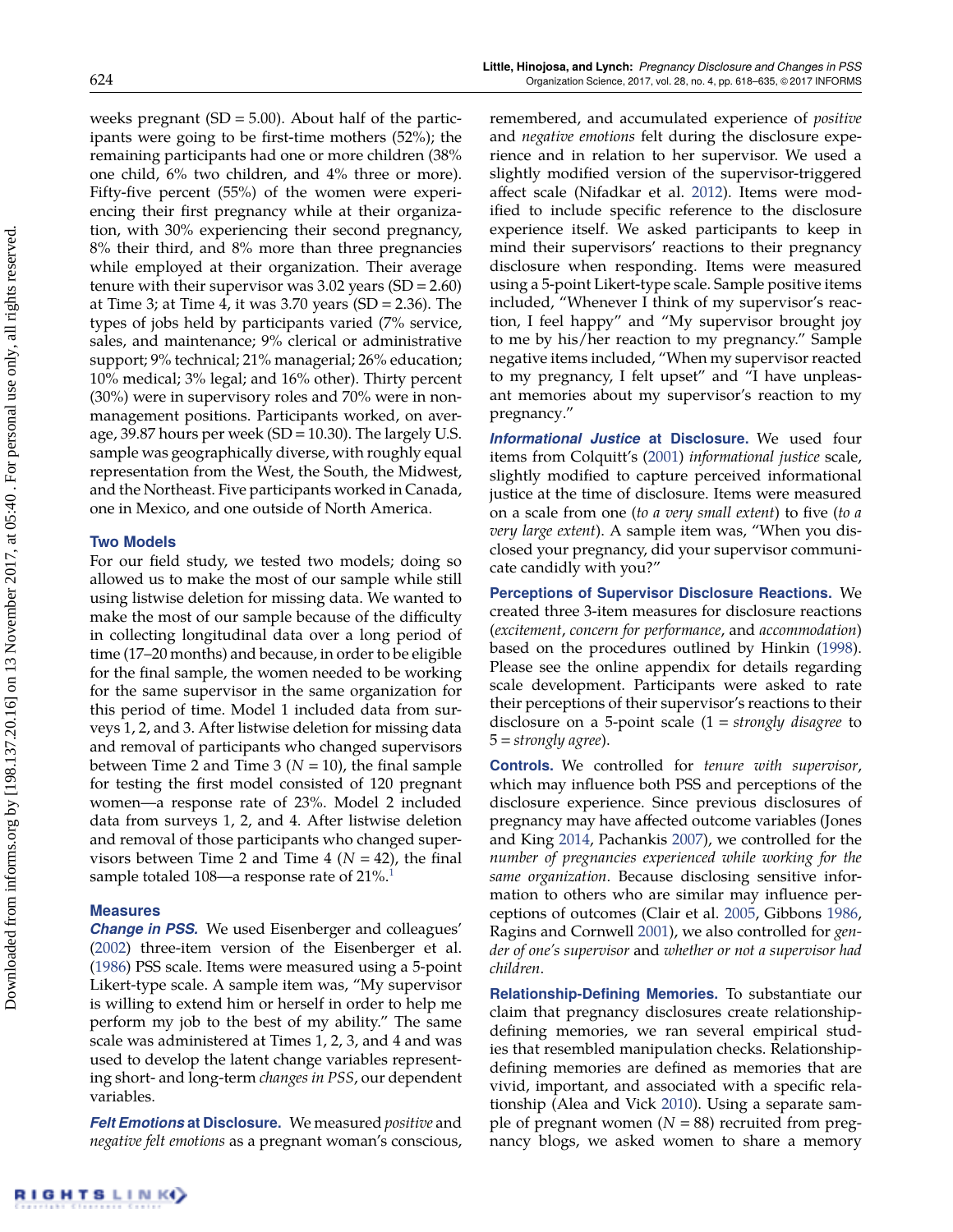about their current supervisor that is most indicative of their relationship with him or her (i.e., a relationshipdefining memory). We included the two-item selfdefining memory measure (Singer and Blagov [2002\)](#page-18-25) to capture the vividness and importance of this memory on a 7-point scale from 1 (*not at all*) to 7 (*extremely*). Following questions related to their pregnancy, we asked the women to describe their pregnancy disclosure and rate its vividness and importance using the same twoitem scale. Results suggested the memories associated with the pregnancy disclosure constitute relationshipdefining memories. Means for vividness (mean  $= 5.66$ ) and importance (mean  $= 5.05$ ) significantly differed from the midpoint of the scale  $(t = 13.23, p < 0.001;$  $t = 8.23$ ;  $p < 0.001$ , respectively) but did not significantly differ from the means of memories most indicative of their relationship with their supervisor (vividness mean =  $5.95$ ;  $t = 1.75$ , ns; importance mean =  $5.43$ ;  $t = 1.86$ , ns). Using data from the Time 2 survey and the Time 4 survey ( $N = 117$ ), we compared correlations between disclosure perceptions over time. High correlations between the feelings and cognitions recorded shortly after disclosure and those recorded, on average, 16.5 months later provide a more objective measure of the memory's vividness. Results suggest these memories are vivid, as the perceptions of the disclosure experience are stable over time (*positive emotions*  $r = 0.81$ ,  $p < 0.001$ ; *negative emotions*  $r = 0.85$ ,  $p < 0.001$ ; and *informational justice*  $r = 0.69$ ,  $p < 0.001$ ).

### **Analysis and Results**

Mitchell and James [\(2001\)](#page-18-9) suggest that the timing of the influence a particular construct has on an outcome may vary, both in relationship to when the influence may be detected and when it may wear off. We assert that the disclosure event influences change in *PSS* both immediately and in an enduring way. Thus, regardless of the timing of the subsequent measurement of *PSS* (immediately, a few months out, a year later), the disclosure experience should predict a change in *PSS* as compared with predisclosure. Because more measurement occasions are typically considered better (Mitchell and James [2001\)](#page-18-9), we investigated three change variables with two latent difference score (LDS) models using Mplus 7.11 and the procedures outlined by McArdle and colleagues [\(2001,](#page-17-35) [2009,](#page-17-36) [2014\)](#page-18-26). We chose LDS because we were interested in single interval changes between Times 1 and 2, between Times 1 and 3, and between Times 1 and 4. LDS is thought to be preferable for these types of models (Selig and Preacher [2009\)](#page-18-27) because it captures the true difference over time and eliminates other problems attributed to difference scores (McArdle and Nesselroade [1994\)](#page-18-28).

In Table [1,](#page-8-0) we provide the bivariate correlations, reliability estimates, and descriptive statistics for both

<span id="page-8-0"></span>

|                                                                                                                                                                                                                                                                                                                                                                                                                                                     | Mean<br>(M1)                                                                                                                                       | (M1) (M2)<br><b>GS</b>                                                                                   | Mean                                                                                                 | $(\overline{M})$<br>$\overline{5}$                                                                   | $\sim$                                                                                                                                                                                                                                                                                                                                                                                                                                                                                                        |  | $\omega$ | $\circ$                                                                                                                                                                                                                                                                                                                                                                                                                                                        | $\overline{\phantom{a}}$ | $^{\circ}$                                                                                                                               | Ó                                                                                                                                                                                                                                                                                                                                                                                                                                                                               | $\Box$                                                                                                                                                                                                                                                                                                                                                    | $\overline{11}$            | $\overline{12}$ | $\frac{3}{2}$ |
|-----------------------------------------------------------------------------------------------------------------------------------------------------------------------------------------------------------------------------------------------------------------------------------------------------------------------------------------------------------------------------------------------------------------------------------------------------|----------------------------------------------------------------------------------------------------------------------------------------------------|----------------------------------------------------------------------------------------------------------|------------------------------------------------------------------------------------------------------|------------------------------------------------------------------------------------------------------|---------------------------------------------------------------------------------------------------------------------------------------------------------------------------------------------------------------------------------------------------------------------------------------------------------------------------------------------------------------------------------------------------------------------------------------------------------------------------------------------------------------|--|----------|----------------------------------------------------------------------------------------------------------------------------------------------------------------------------------------------------------------------------------------------------------------------------------------------------------------------------------------------------------------------------------------------------------------------------------------------------------------|--------------------------|------------------------------------------------------------------------------------------------------------------------------------------|---------------------------------------------------------------------------------------------------------------------------------------------------------------------------------------------------------------------------------------------------------------------------------------------------------------------------------------------------------------------------------------------------------------------------------------------------------------------------------|-----------------------------------------------------------------------------------------------------------------------------------------------------------------------------------------------------------------------------------------------------------------------------------------------------------------------------------------------------------|----------------------------|-----------------|---------------|
| Notes. Model 1 (M1): sample $N = 120$ , $p < 0.05 = 0.18$ ; $p < 0.01 =$<br>$(1 = yes, 2 = no or don't know)$<br>12 Supervisor gender $(1 = M, 2 = F)$<br>$11$ # pregnancies at organization<br>3 Enduring PSS (T3 or T4)<br>10 Tenure with supervisor<br>6 Negative felt emotions<br>5 Positive felt emotions<br>4 Informational justice<br>13 Supervisor has kids<br>9 Accommodation<br>8 Excitement<br>2 PSS (T2)<br>$1$ PSS $(T1)$<br>7 Concern | 3.70<br>3.68<br>3.33<br>3.36<br>0.46<br>0.74<br>$3.\overline{5}2$<br>$\frac{1}{6}$ 8 8 9 9 1 $\frac{3}{4}$ 9 8 9 9 1 $\frac{3}{4}$<br>3.04<br>1.61 | 0.93<br>1.97<br>1.18<br>0.49<br>1.03<br>0.99<br>1.04<br>$1.03$<br>$1.07$<br>1.08<br>0.50<br>0.44<br>2.61 | 3.72<br>3.65<br>3.75<br>3.63<br>1.58<br>4.13<br>3.49<br>3.99<br>0.43<br>1.56<br>0.74<br>3.47<br>2.05 | 0.96<br>0.96<br>1.02<br>0.94<br>0.99<br>0.96<br>0.99<br>1.03<br>0.50<br>0.50<br>1.05<br>2.44<br>0.44 | $\begin{array}{l} \mathcal{S}_{\mathcal{S}} \overset{\mathcal{S}_{\mathcal{S}}}{\otimes} \mathcal{S}_{\mathcal{S}} \overset{\mathcal{S}_{\mathcal{S}}}{\otimes} \mathcal{S}_{\mathcal{S}} \overset{\mathcal{S}_{\mathcal{S}}}{\otimes} \mathcal{S}_{\mathcal{S}} \overset{\mathcal{S}_{\mathcal{S}}}{\otimes} \mathcal{S}_{\mathcal{S}} \overset{\mathcal{S}_{\mathcal{S}}}{\otimes} \mathcal{S}_{\mathcal{S}} \overset{\mathcal{S}_{\mathcal{S}}}{\otimes} \mathcal{S}_{\mathcal{S}} \overset{\mathcal{S}_{$ |  |          | $\begin{array}{l} 49 \overline{6} \overline{6} \phantom{.}8 \overline{1} \phantom{.}8 \overline{1} \phantom{.}8 \overline{1} \phantom{.}8 \overline{1} \phantom{.}8 \overline{1} \phantom{.}8 \overline{1} \phantom{.}8 \overline{1} \phantom{.}8 \overline{1} \phantom{.}8 \overline{1} \phantom{.}8 \overline{1} \phantom{.}8 \overline{1} \phantom{.}8 \overline{1} \phantom{.}8 \overline{1} \phantom{.}8 \overline{1} \phantom{.}8 \overline{1} \phantom$ |                          | 0.24; Model 2 (M2): $N = 108$ , $p < 0.05 = 0.19$ ; $p < 0.01 = 0.25$ . Alpha reliabilities are in italics on the diagonal—Model 1 below | $\begin{array}{l} \kappa_1 \pm \infty \\ \kappa_2 \pm \infty \\ \kappa_3 \pm \infty \\ \kappa_4 \pm \infty \\ \kappa_5 \pm \infty \\ \kappa_6 \pm \infty \\ \kappa_7 \pm \infty \\ \kappa_8 \pm \infty \\ \kappa_9 \pm \infty \\ \kappa_1 \pm \infty \\ \kappa_2 \pm \infty \\ \kappa_3 \pm \infty \\ \kappa_4 \pm \infty \\ \kappa_5 \pm \infty \\ \kappa_7 \pm \infty \\ \kappa_8 \pm \infty \\ \kappa_9 \pm \infty \\ \kappa_1 \pm \infty \\ \kappa_1 \pm \infty \\ \kappa_$ | $\begin{array}{c} 25 & 25 & 25 \\ -15 & 25 & 25 \\ -15 & 25 & 25 \\ -15 & 25 & 25 \\ -15 & 25 & 25 \\ -15 & 25 & 25 \\ -15 & 25 & 25 \\ -15 & 25 & 25 \\ -15 & 25 & 25 \\ -15 & 25 & 25 \\ -15 & 25 & 25 \\ -15 & 25 & 25 \\ -15 & 25 & 25 \\ -15 & 25 & 25 \\ -15 & 25 & 25 \\ -15 & 25 & 25 \\ -15 & 25 & 25 \\ -15 & 25 & $<br>17<br>0.0<br>0.1<br>0.1 | 693099999999<br>8 8<br>9 9 | $-0.12$         |               |
| the diagonal; Model 2 above the diagonal                                                                                                                                                                                                                                                                                                                                                                                                            |                                                                                                                                                    |                                                                                                          |                                                                                                      |                                                                                                      |                                                                                                                                                                                                                                                                                                                                                                                                                                                                                                               |  |          |                                                                                                                                                                                                                                                                                                                                                                                                                                                                |                          |                                                                                                                                          |                                                                                                                                                                                                                                                                                                                                                                                                                                                                                 |                                                                                                                                                                                                                                                                                                                                                           |                            |                 |               |

**Table 1.** Means, Standard Deviation, Correlations, and Alpha Reliabilities

Table 1. Means, Standard Deviation, Correlations, and Alpha Reliabilities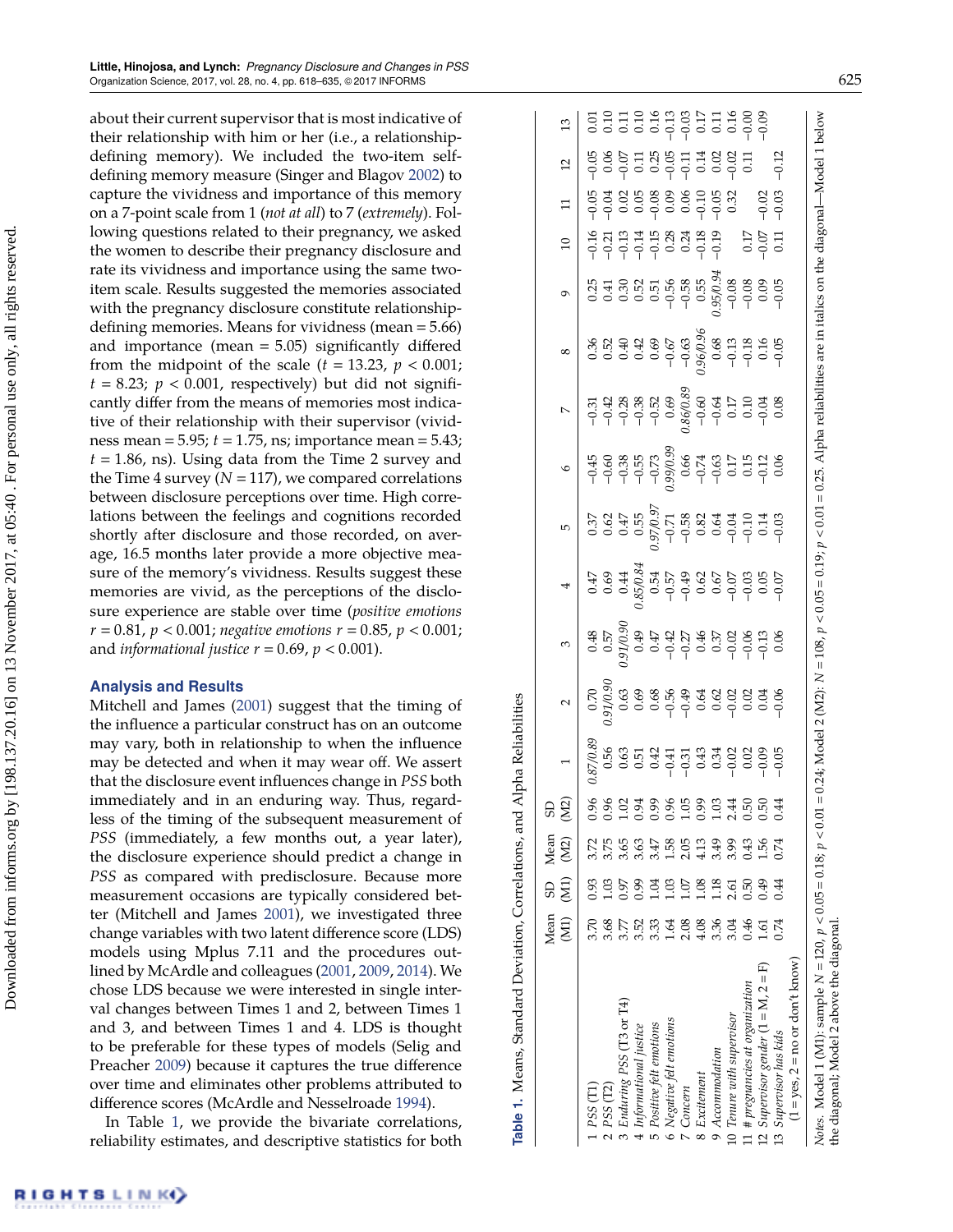models. Given the number of variables in our models, we created three parcels (two with three items and one with two items) for positive and negative felt emotions in order to simplify the model (Little et al. [2002\)](#page-17-37). Before we estimated our structural model, we used Mplus 7.11 to conduct measurement invariance tests to support that the measurement of *PSS* was equivalent across the three time periods (Vandenberg and Lance [2000\)](#page-18-29). Support for measurement invariance suggests that the change between time periods is due to changes in perceptions of supervisor support rather than changes in participants' understanding of the scale items. The fit statistics supported configural and metric invariance.<sup>[2](#page-16-6)</sup>

Next, we created an LDS by adding a set of constraints to the observed variables in the different time periods (see Figure [1\)](#page-2-0), creating a latent construct representing the change between time periods. Because we were interested in both the immediate and the more enduring influence of the disclosure experience on *PSS*, we created three LDSs and investigated the indirect effects of supervisor reactions on *changes in PSS* from Time 1 to Time 2, Time 1 to Time 3, and Time 1 to Time 4 via felt emotions and informational justice. As mentioned, we ran two models because of missing data across time points. In hypothesized model 1, we included data from Times 1, 2, and 3; in hypothesized model 2, we included data from Times 1, 2, and 4. The three LDSs were then used as dependent variables in our model so that we could assess the influence of the disclosure experience on *changes in PSS*. As can be seen in Figure [1,](#page-2-0) we also estimated the path between Time 1 *PSS* and the two LDSs in each model. Doing so takes into account the original level of *PSS* and creates an even playing field in that any significant relationships found in the model exist while controlling for *PSS* before the disclosure.

The fit was acceptable for both hypothesized models (Model 1:  $\chi^2 = 678.23$ ; df = 414; CFI = 0.94; RMSEA = 0.07; SRMR = 0.07; Model 2:  $\chi^2$  = 604.71; df = 414; CFI = 0.95; RMSEA =  $0.07$ ; SRMR =  $0.07$ ). We then followed the approach recommended by Anderson and Gerbing [\(1988\)](#page-16-7) and tested the hypothesized model against theoretically plausible alternative models. For example, it is possible that supervisor accommodations relate to *changes in PSS* through positive and negative felt emotions because they leave positive impressions and reduce negative impressions on the pregnant woman (Van Kleef [2009\)](#page-18-0). We added these relations in alternative model 1. The chi-square difference test suggested retaining the hypothesized model, as the fit was not significantly improved in alternative model 1 (Model 1:  $\chi^2$  = 673.29; df = 412;  $\Delta \chi^2$  = 4.94; CFI = 0.94; RMSEA = 0.07; SRMR = 0.07; Model 2:  $\chi^2$  = 604.31; df = 412;  $\Delta \chi^2$  = 0.40; CFI = 0.95; RMSEA = 0.07; SRMR = 0.07). Moreover, the coefficients of the direct paths posited here were not significant.

It is also possible that supervisor *excitement* and *concern for performance* lead to oppositely valenced felt emotions as well as *informational justice* perceptions. *Excitement* may leave positive impressions on the employee, which, in turn, may reduce *negative emotions* and increase *informational justice* perceptions. On the other hand, *concern for performance* may leave negative impressions, which could decrease *positive emotions* and perceptions of *informational justice* (Van Kleef [2009\)](#page-18-0). In alternative model 2, we accounted for these relationships. Chi-square difference tests revealed that alternative model 2 exhibited significant improvement over hypothesized model 1 ( $\chi^2$  = 645.19; df = 410;  $\Delta \chi^2$  =  $33.04$ <sup>\*</sup>\*; CFI = 0.94; RMSEA = 0.07; SRMR = 0.06) but not hypothesized model 2 ( $\chi^2$  = 598.37; df = 410;  $\Delta \chi^2$  = 0.98;  $CFI = 0.95$ ; RMSEA = 0.07; SRMR = 0.07). Because of these findings, we retained alternative model 2 as our final model.

<span id="page-9-0"></span>As can be seen in Figure [1](#page-2-0) and Table [2,](#page-10-0) the results supported Hypothesis [1\(](#page-5-0)a)[–1\(](#page-5-0)b). That is, supervisors' excited reactions during the disclosure experience related to an increase in *PSS* soon after the disclosure, four months later, and a year later via *positive felt emotions*. Although *concern for performance* did increase *negative felt emotion* during disclosure, this did not translate into *changes in PSS* (not supporting Hypotheses [2\(](#page-5-1)a)[–2\(](#page-5-1)b)). Likewise, concern for performance decreased *positive felt emotion*, and this reduction influenced *short-term PSS*, while *excitement* decreased *negative felt emotion*, but these reactions did not significantly drive enduring *changes in PSS*. Interestingly, *accommodation* predicted significant positive *changes in PSS* between Times 1 and 2 but not between Times 1 and 3 or Times 1 and 4 via *informational justice* (supporting Hypothesis [3\(](#page-5-2)a) but not supporting Hypothesis [3\(](#page-5-2)b)). Using bootstrapping, we tested for the indirect effect of *accommodation* via *informational justice* upon *positive emotions* (Hypothesis [4\(](#page-6-0)a) and [4\(](#page-6-0)c)) and *negative emotions*(Hypothesis [4\(](#page-6-0)b) and [4\(](#page-6-0)d)). We estimated 1,000 bootstrap samples and found that Hypothesis [4\(](#page-6-0)a)[–4\(](#page-6-0)d) was supported in Model 2. *Accommodation* related to both *short-term* and *enduring changes in PSS* through *informational justice* and *emotions*.

# **Vignette Studies Methods and Results**

To reduce concerns related to the same source of measurement in the field study, we conducted two online experimental vignette studies to assess the relationship between supervisor reactions during pregnancy disclosure and emotional and cognitive reactions in subordinates.

#### **Sample Description**

Two vignette studies were conducted with the same design but different samples. For vignette study 1, we recruited 114 female undergraduate students in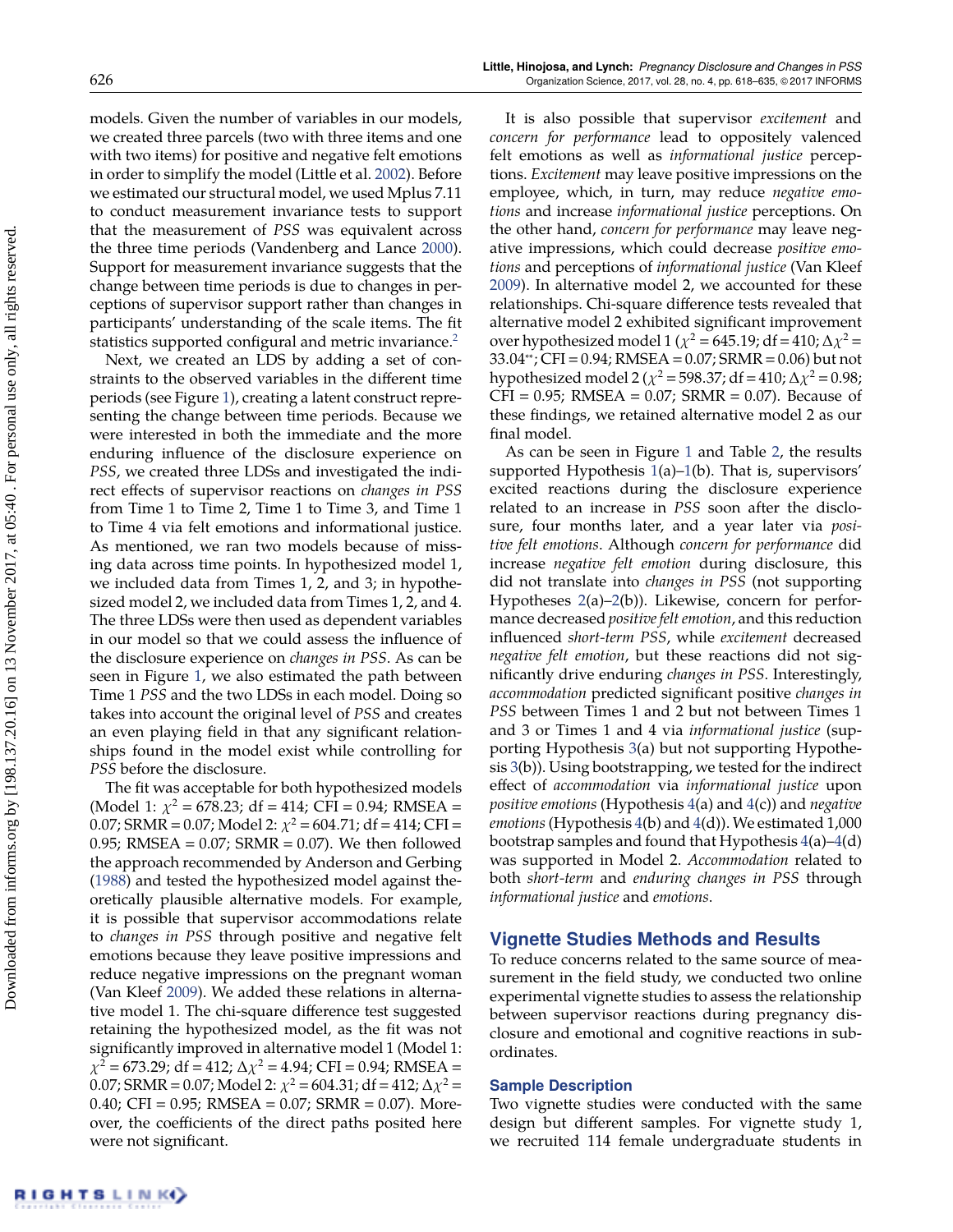| Model 1 (T3 $-$ T1) |                             |                          | Model1 Model2 Model1 Model2 Model1 Model1 Model2 Model2 |                           |                                         |
|---------------------|-----------------------------|--------------------------|---------------------------------------------------------|---------------------------|-----------------------------------------|
| Enduring            | $(T2 - T1)$<br>$\Delta PSS$ | Informational<br>justice | felt emotions<br>Negative                               | felt emotions<br>Positive |                                         |
|                     |                             |                          |                                                         |                           | Table 2. Latent Difference Score Models |
|                     |                             |                          |                                                         |                           |                                         |
|                     |                             |                          |                                                         |                           |                                         |

<span id="page-10-0"></span>

|                                                                                        | felt emotions<br>I DOILLUE |                                                                                                                                                                                                                                                                                                               | felt emotions        | ingaine                                       |                                                                           | uprnattonat<br>justice                            |                                                     | $(T2 - T1)$<br>ניט גבו                                                                                                                                                                                                                                                |                                                       | Enduring APSS                                       |
|----------------------------------------------------------------------------------------|----------------------------|---------------------------------------------------------------------------------------------------------------------------------------------------------------------------------------------------------------------------------------------------------------------------------------------------------------|----------------------|-----------------------------------------------|---------------------------------------------------------------------------|---------------------------------------------------|-----------------------------------------------------|-----------------------------------------------------------------------------------------------------------------------------------------------------------------------------------------------------------------------------------------------------------------------|-------------------------------------------------------|-----------------------------------------------------|
|                                                                                        | Model 1                    | Model <sub>2</sub>                                                                                                                                                                                                                                                                                            | Model 1              | Model <sub>2</sub>                            | Model 1                                                                   | Model <sub>2</sub>                                | Model 1                                             | Model <sub>2</sub>                                                                                                                                                                                                                                                    | Model 1 (T3-T1)                                       | Model $2(T4 - T1)$                                  |
| Predictor (standardized)                                                               |                            |                                                                                                                                                                                                                                                                                                               |                      |                                               |                                                                           |                                                   |                                                     |                                                                                                                                                                                                                                                                       |                                                       |                                                     |
| Tenure w/sup (T3)                                                                      | 0.09                       |                                                                                                                                                                                                                                                                                                               |                      |                                               |                                                                           |                                                   |                                                     |                                                                                                                                                                                                                                                                       |                                                       |                                                     |
| No. pregs at org (T1)                                                                  | 0.01                       |                                                                                                                                                                                                                                                                                                               |                      |                                               |                                                                           |                                                   |                                                     |                                                                                                                                                                                                                                                                       |                                                       |                                                     |
| Sup gender (T2)                                                                        | 0.04                       | $\begin{array}{c} 0.02 \\ 0.06 \\ 0.07 \\ 0.05 \\ 0.07 \\ 0.01 \\ 0.01 \\ 0.01 \\ 0.01 \\ 0.01 \\ 0.01 \\ 0.01 \\ 0.01 \\ 0.01 \\ 0.01 \\ 0.01 \\ 0.01 \\ 0.01 \\ 0.01 \\ 0.01 \\ 0.01 \\ 0.01 \\ 0.01 \\ 0.01 \\ 0.01 \\ 0.01 \\ 0.01 \\ 0.01 \\ 0.01 \\ 0.01 \\ 0.01 \\ 0.01 \\ 0.01 \\ 0.01 \\ 0.01 \\ 0.$ |                      | 0.10<br>0.01<br>0.05<br>0.05<br>0.18<br>0.47* | $-0.33$<br>$-0.30$<br>$-0.50$<br>$-0.50$<br>$-0.50$<br>$-0.36$<br>$-0.36$ | $-0.05$ $0.05$ $0.05$ $0.05$ $0.04$ $0.03$ $0.33$ | $-0.07$<br>$-0.02$<br>$-0.02$<br>$-0.03$<br>$-0.83$ |                                                                                                                                                                                                                                                                       | $-0.05$<br>$-0.16$<br>$-0.11$<br>$-0.56$ <sup>*</sup> | $-0.09$<br>$-0.18$<br>$-0.04$<br>$-0.62$<br>$-0.62$ |
| Sup has kids (T2)                                                                      | 0.01                       |                                                                                                                                                                                                                                                                                                               |                      |                                               |                                                                           |                                                   |                                                     |                                                                                                                                                                                                                                                                       |                                                       |                                                     |
| PSS <sub>(T1)</sub>                                                                    | 0.06                       |                                                                                                                                                                                                                                                                                                               |                      |                                               |                                                                           |                                                   |                                                     |                                                                                                                                                                                                                                                                       |                                                       |                                                     |
| Sup Excite (T2)                                                                        | $0.68**$                   |                                                                                                                                                                                                                                                                                                               |                      |                                               |                                                                           |                                                   |                                                     |                                                                                                                                                                                                                                                                       |                                                       |                                                     |
| Sup Crn Perf (T2)                                                                      | $-0.18$ <sup>*</sup>       |                                                                                                                                                                                                                                                                                                               | $0.35$ <sup>**</sup> |                                               |                                                                           |                                                   |                                                     |                                                                                                                                                                                                                                                                       |                                                       |                                                     |
| Sup Accom (T2)                                                                         |                            |                                                                                                                                                                                                                                                                                                               |                      |                                               |                                                                           |                                                   |                                                     |                                                                                                                                                                                                                                                                       |                                                       |                                                     |
| Pos Felt Emo (T2)                                                                      |                            |                                                                                                                                                                                                                                                                                                               |                      |                                               |                                                                           |                                                   | $0.55**$                                            | $0.35**$                                                                                                                                                                                                                                                              | $0.33*$                                               |                                                     |
| Neg Felt Emo (T2)                                                                      |                            |                                                                                                                                                                                                                                                                                                               |                      |                                               |                                                                           |                                                   | 0.13                                                | 0.06                                                                                                                                                                                                                                                                  | 0.08                                                  | $0.47$ <sup>**</sup>                                |
| Info Justice (T2)                                                                      | 0.08                       | $0.37**$                                                                                                                                                                                                                                                                                                      | $-0.16$ <sup>+</sup> | $-0.30**$                                     |                                                                           |                                                   | $0.51**$                                            | $0.62**$                                                                                                                                                                                                                                                              | 0.15                                                  | 0.13                                                |
| Indirect effects (unstandardized                                                       |                            |                                                                                                                                                                                                                                                                                                               |                      |                                               |                                                                           |                                                   |                                                     |                                                                                                                                                                                                                                                                       |                                                       |                                                     |
| coefficients)                                                                          |                            |                                                                                                                                                                                                                                                                                                               |                      |                                               |                                                                           |                                                   |                                                     |                                                                                                                                                                                                                                                                       |                                                       |                                                     |
| Sup Excite $\rightarrow$ Pos Felt Emo $\rightarrow \Delta PSS$                         |                            |                                                                                                                                                                                                                                                                                                               |                      |                                               |                                                                           |                                                   | $0.35**$                                            |                                                                                                                                                                                                                                                                       |                                                       | $0.22*$<br>$0.04$<br>$0.06$<br>$0.04$<br>$0.04$     |
| $Sup\, Exercise \rightarrow Neg\,End \rightarrow \Delta PSS$                           |                            |                                                                                                                                                                                                                                                                                                               |                      |                                               |                                                                           |                                                   | $-0.05$<br>$-0.03$<br>$-0.04$<br>$-0.14$            | $\begin{array}{c} 11.71 \ 11.71 \ 11.71 \ 11.71 \ 11.71 \ 11.71 \ 11.71 \ 11.71 \ 11.71 \ 11.71 \ 11.71 \ 11.71 \ 11.71 \ 11.71 \ 11.71 \ 11.71 \ 11.71 \ 11.71 \ 11.71 \ 11.71 \ 11.71 \ 11.71 \ 11.71 \ 11.71 \ 11.71 \ 11.71 \ 11.71 \ 11.71 \ 11.71 \ 11.71 \ 11$ |                                                       |                                                     |
| Sup Crn Perf $\rightarrow$ Pos Felt Emo $\rightarrow \Delta$ PSS                       |                            |                                                                                                                                                                                                                                                                                                               |                      |                                               |                                                                           |                                                   |                                                     |                                                                                                                                                                                                                                                                       |                                                       |                                                     |
| $Sup Crn$ Perf $\rightarrow$ Neg Felt Emo $\rightarrow \Delta PSS$                     |                            |                                                                                                                                                                                                                                                                                                               |                      |                                               |                                                                           |                                                   |                                                     |                                                                                                                                                                                                                                                                       |                                                       |                                                     |
| $Account \rightarrow Info$ Justice $\rightarrow \Delta PSS$                            |                            |                                                                                                                                                                                                                                                                                                               |                      |                                               |                                                                           |                                                   |                                                     |                                                                                                                                                                                                                                                                       |                                                       |                                                     |
| Double mediation effects (unstandardized,                                              |                            |                                                                                                                                                                                                                                                                                                               |                      |                                               |                                                                           |                                                   |                                                     |                                                                                                                                                                                                                                                                       |                                                       |                                                     |
| bootstrapped confidence intervals)                                                     |                            |                                                                                                                                                                                                                                                                                                               |                      |                                               |                                                                           |                                                   |                                                     |                                                                                                                                                                                                                                                                       |                                                       |                                                     |
| $Account \rightarrow Info$ Justice $\rightarrow Pos$ Felt Emo $\rightarrow \Delta PSS$ |                            |                                                                                                                                                                                                                                                                                                               |                      |                                               |                                                                           |                                                   | 0.01                                                | $0.03*$                                                                                                                                                                                                                                                               | $0.01\,$                                              | $0.06^*$                                            |
| $Account \rightarrow Info$ Justice $\rightarrow Neg$ Felt Emo $\rightarrow \Delta PSS$ |                            |                                                                                                                                                                                                                                                                                                               |                      |                                               |                                                                           |                                                   | $-0.01$                                             | $-0.00$                                                                                                                                                                                                                                                               | $-0.00$                                               | $-0.02$                                             |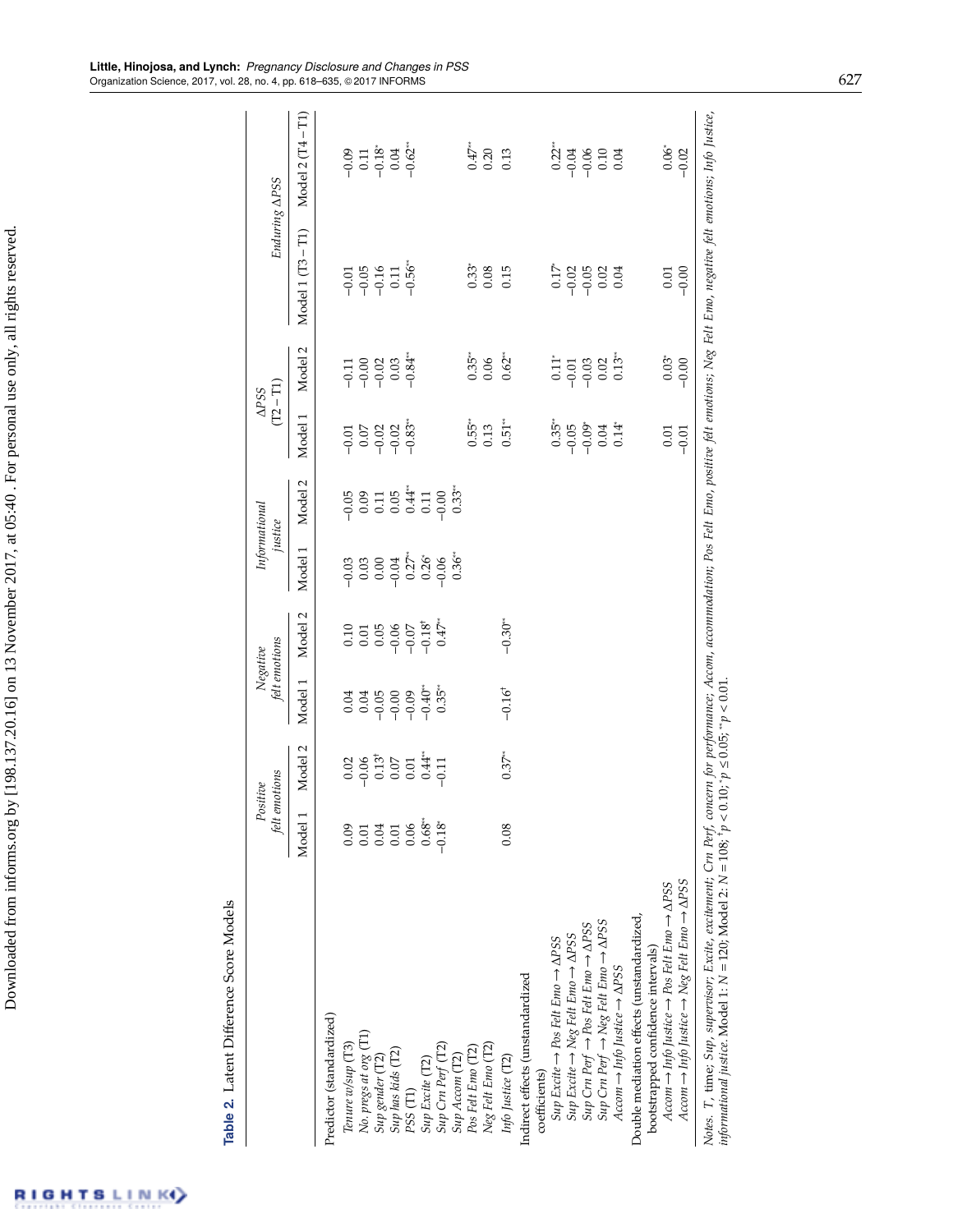an introductory management course. In exchange for participation, students were given research credit for the course. Students were directed to an online survey, which provided the vignette information and measures. We incorporated a carelessness check item ("answer this question with a  $4$ ") into the survey; seven participants failed to answer this check correctly and were removed from the sample. Of the remaining final sample of 107 participants, the average age was 20.08 (SD = 1.00); 79% self-identified as Caucasian,  $12\%$ Asian, 7% African American, and 5% Hispanic; 31% reported being employed; and none of the participants reported ever having been pregnant.

For the second vignette study, we recruited 151 female participants from Amazon.com's Mechanical Turk website. To participate, they had to be employed, and in exchange for their participation, they were paid \$1.00. Ten participants failed the survey's carelessness check item and were removed from the sample. Of the remaining 141 participants, the average age was  $37.17$  (SD = 11.25); they worked on average 40.85 hours a week  $(SD = 7.28)$ ; 70% self-identified as Caucasian, 14% Asian, 6% African American, 5% Hispanic, and 3% Native American; 64% indicated that they had been pregnant before; and of those who had been pregnant, 66% indicated that they had to inform a supervisor about their pregnancy during that time.

#### **Procedures, Manipulations, and Measures**

In both vignette studies, participants were asked to read a workplace scenario in which an employee discloses her pregnancy to a supervisor; participants were asked to pretend that they were the employees involved. Female participants read background information about the nature of their relationship with a supervisor in which we manipulated the *history of supervisor support* (*pre-PSS*) as high or low to reduce concerns that *pre-PSS* influenced perceptions of supervisor behavior in these studies. (See the online appendix for text.) Next, participants were asked to imagine that they needed to disclose a pregnancy to the supervisor. To foster a sense of realism in the study, participants were asked to describe in their own words how they would inform their supervisor that they were pregnant. At random, the participants then were given information about the supervisor's reaction to their disclosure. Within this supervisor reaction (for text, see the online appendix), we manipulated the supervisor's expressed *excitement* (high and low), *concern for performance* (high and low), and *accommodation* (high and low). Along with the pre-PSS manipulation, these manipulations together resulted in a  $2 \times 2 \times 2 \times 2$ between-subjects design. After reading the supervisor's reaction, participants were asked how they felt about and interpreted it. Participants completed the same measures for *positive emotions*, *negative emotions*, and *informational justice* described in the field study. At the end of the vignette study, we assessed whether the participants accurately interpreted the manipulations by asking one-item questions for each manipulation.<sup>[3](#page-16-8)</sup>

# <span id="page-11-1"></span>**Analysis and Results**

<span id="page-11-2"></span>A summary of the descriptive statistics and zeroorder correlations is shown in Table [3.](#page-11-0) First, we conducted manipulation checks. Because it is possible that the manipulation checks were correlated, a multivariate analysis of variance (MANOVA) was conducted in which the manipulations were the independent variables and manipulation check items were the dependent variables. The MANOVA revealed significant main effects of the manipulations onto their respective items.<sup>[4](#page-16-9)</sup> These results provided adequate evidence that our manipulations were effective in both samples. To test the main effects between supervisor reactions and subordinate *positive* and *negative emotions* and *informational justice*, variables were entered stepwise into a regression model in the Statistical Package for the Social Sciences (i.e., SPSS). The results of this regression analysis are consistent with the field study.<sup>[5](#page-16-10)</sup>

# <span id="page-11-3"></span>**Supplemental Analysis Time-Lagged Analysis**

To further alleviate concerns about common method bias that could potentially exist between the constructs related to the disclosure event itself (supervisor

<span id="page-11-0"></span>**Table 3.** Means, Standard Deviation, Correlations, and Alpha Reliabilities Vignette Study 1 and Study 2

|                           | Mean<br>Study 1 | SD<br>Study 1 | Mean<br>Study 2 | SD<br>Study 2 |         |          | 3         | 4        | 5         | 6         | 7         |
|---------------------------|-----------------|---------------|-----------------|---------------|---------|----------|-----------|----------|-----------|-----------|-----------|
| 1 Pre-PSS                 | 0.53            | 0.50          | 0.45            | 0.50          |         | $-0.02$  | 0.09      | 0.05     | $-0.02$   | 0.09      | 0.01      |
| 2 Excitement              | 0.48            | 0.50          | 0.48            | 0.50          | $-0.08$ |          | $-0.14$   | $0.18*$  | $0.47*$   | $-0.43*$  | $0.40*$   |
| 3 Concern for performance | 0.51            | 0.50          | 0.50            | 0.50          | 0.14    | $-0.01$  |           | 0.04     | $-0.42*$  | $0.49*$   | $-0.05$   |
| 4 Accommodation           | 0.50            | 0.50          | 0.57            | 0.50          | 0.05    | 0.08     | 0.01      |          | $0.30*$   | $-0.33*$  | $0.43*$   |
| 5 Positive emotions       | 3.01            | 1.16          | 3.29            | 1.30          | 0.07    | $0.50*$  | $-0.37^*$ | $0.45*$  | 0.98/0.98 | $-0.77*$  | $0.65*$   |
| 6 Negative emotions       | 2.32            | 1.14          | 2.12            | 1.23          | $-0.03$ | $-0.44*$ | $0.42*$   | $-0.39*$ | $-0.87*$  | 0.97/0.98 | $-0.55^*$ |
| 7 Informational justice   | 3.23            | 1.00          | 3.47            | 0.97          | 0.15    | $0.33*$  | $-0.09$   | $0.58*$  | $0.67*$   | $-0.60*$  | 0.86/0.80 |

*Notes. Pre-PSS, perceived supervisor support* at the start of the scenario. The correlations of vignette study 1 (*N* = 107) are reported below the diagonal, and the correlations of vignette study 2 (*n* = 141) are reported above the diagonal. Alpha reliabilities are in italics on the diagonal. <sup>∗</sup>*p* < 0.05.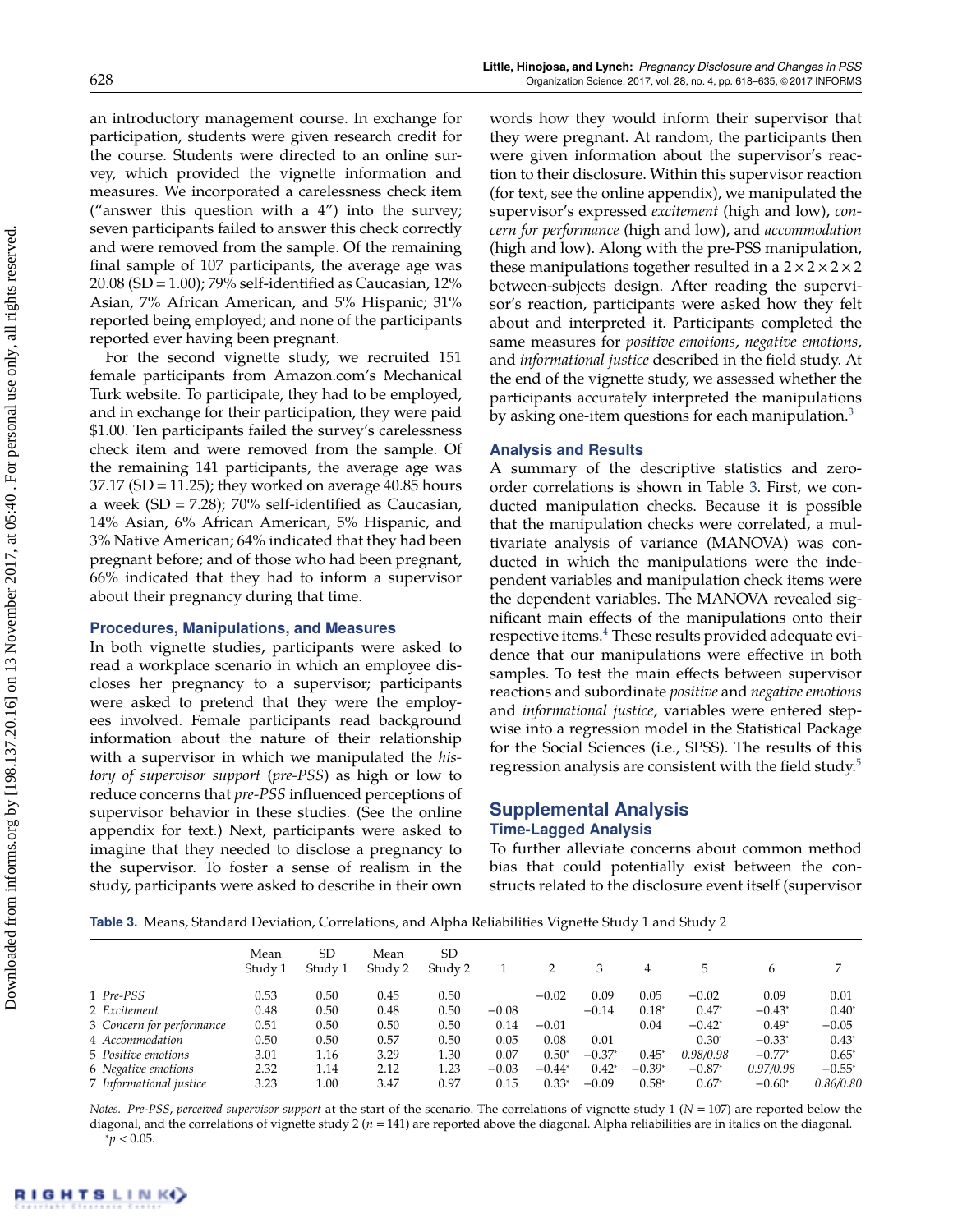reactions, employee emotions, and employee's informational justice perceptions), which were measured at the same time and from the same source, we ran additional analyses using the primary study data. Temporal separation of measurement can reduce some concerns associated with common method bias (Podsakoff et al. [2003\)](#page-18-30). We used the same scales from the Time 2 surveys to collect the Time 5 data (measured 16.5 months after disclosure), which included participant assessments of the emotions and justice experienced during the disclosure. After listwise deletion, the final sample using Time 2 data and Time 5 data was 117 pregnant women. We ran a regression using Mplus 7.11 where the Time 2 supervisor reactions (*excitement*, *concern for performance*, and *accommodation*) predicted Time 5 *positive* and *negative felt emotions* and *informational justice* perceived during disclosure. Results were consistent with our hypothesized model.<sup>[6](#page-16-11)</sup> These findings reduce concerns that the relationship between supervisor behavior and the pregnant women's reactions during disclosure were an artifact of measurement.

### <span id="page-12-0"></span>**Interaction Effects**

Though it was not hypothesized, we explored how the supervisor reactions may have interacted to affect employee responses as we felt it was important to understand how these responses work together. To understand these interactions in the field study, we conducted a path analysis including the interaction terms and using Model 1 data in Mplus 7.4. First, we mean centered the independent variables and computed the product terms of each possible two-way interaction. The only interaction that had statistical significance was the effect of *excitement* and *accommodation* on *positive emotions* ( $\beta$  = 0.75,  $p$  < 0.05). (See Figures [2\(](#page-13-0)a)[–2\(](#page-13-0)g) for all interaction graphs.) We investigated the same two-way interactions in the vignette studies results. We mean centered the variables before computing the product terms. Using SPSS, we entered the product terms in a stepwise fashion after including the main effects of *excitement*, *concern for work*, *accommodation*, and *pre-PSS*. We found that the interaction of supervisor *excitement* and *accommodation* had statistically significant effects for positive emotions (vignette study 1,  $\beta = -0.19$ ,  $p <$ 0.05; vignette study 2,  $\beta$  = -0.20,  $p$  < 0.05). As in the field study, *positive emotions* are highest when *excitement* and *accommodation* are both high.[7](#page-16-12) These results suggest that expressing both *accommodation* and *excitement* had the greatest influence on *positive emotions*. The results also suggest that *excitement* compensates for the failure to express *accommodation* (in regards to *positive emotions*) but that the reverse does not hold true—*accommodation* does not compensate for a lack of *excitement*.

### **Discussion**

The present study broadens our understanding of disclosure experiences and their influence on *changes* *in PSS*. By expressing excitement during this pivotal event, supervisors influenced both immediate *and* enduring *changes in PSS*. Additionally, supervisors may feel some reassurance that expressions of concern about a pregnant woman's performance did not influence negative *changes in PSS*. Although relaying these concerns increased negative felt emotions right after disclosure, sharing them did not influence immediate or enduring changes in employees' *PSS*. Supervisors helped to shape positive disclosure experiences by discussing accommodations available to the employee. Discussion of *accommodations* was positively related to *informational justice*, which, in turn, influenced *positive emotions* and both immediate and enduring *changes in PSS*. Finally, *excitement* and *accommodation* were advantageous if supervisors expressed both. If a supervisor is unaware of or unable to express information about *accommodations*, then expressing *excitement* for the employee can compensate.

### **Theoretical Implications**

Our study contributes to theory in a number of ways. First, our study finds that while PSS may be stable in general (Eisenberger et al. [2002\)](#page-17-2), critical events such as disclosure can be a catalyst for changes in these perceptions. We contribute to research and theory on PSS by providing a strong theoretical rationale for predicting how and why PSS may change, answering calls by longitudinal researchers to improve the precision of theorizing in longitudinal studies (Ployhart and Vandenberg [2010\)](#page-18-31). Future research should build on these findings to determine what other types of events are pivotal in nature and create relationship-defining memories.

<span id="page-12-1"></span>Second, we find that *positive emotions* appear to be a powerful driver of changes in relationship quality, whereas negative emotions do not. Neuroimaging studies suggest that emotionally laden stimuli are more often stored and more easily retrieved than more neutral stimuli (e.g., Cahill et al. [1995\)](#page-17-38). Thus, encoding mechanisms for emotionally arousing stimuli may be processed differently by the brain, enhancing memories and their retrieval (Hamann [2001\)](#page-17-39). However, research also suggests that individuals often have a heightened sensitivity to negative information (Cacioppo and Gardner [1999\)](#page-17-40). Interestingly, these studies have focused on immediate reactions to negative events and negative emotions rather than the *memories* of negative emotional experiences. The limited research on emotional memories suggests that the influence of negative emotions is not as durable as that of positive emotions (Conway and Ross [1984\)](#page-17-41). Because people do not like feeling negative emotions, when they remember events, they try to either find an associated positive benefit; recall an important lesson they learned (Janoff-Bulman [1989,](#page-17-42) Wood and Conway [2006\)](#page-18-32);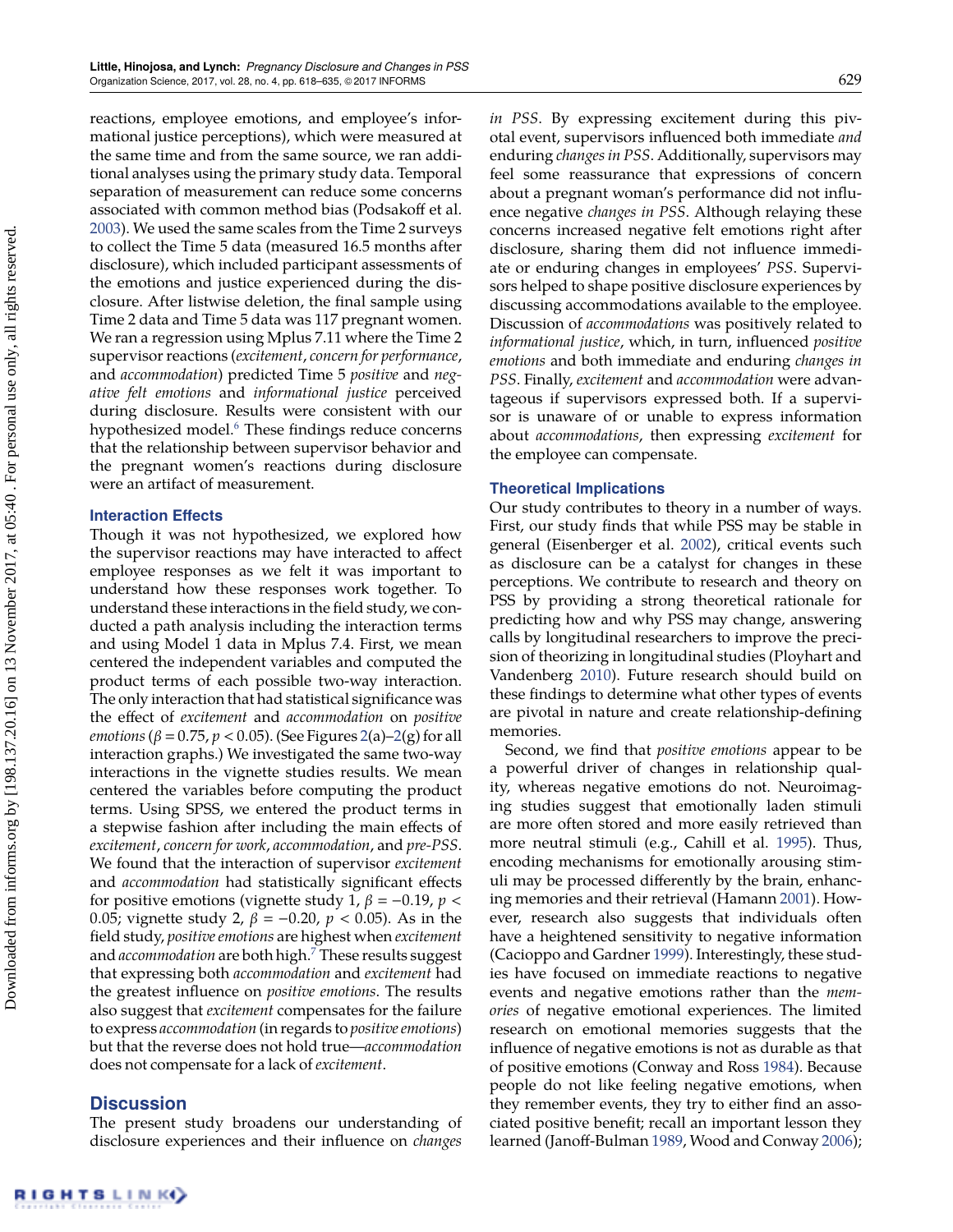#### **Figure 2.** Interaction Effects

<span id="page-13-0"></span>

or rationalize the cause in some other fashion. Women may come to terms with supervisors' *concerns about performance* by understanding that these concerns are practical in nature, whereas women who experience positive reactions experience long-term benefits.

Third, we contribute to the growing literature on disclosure in the workplace by investigating the relationship outcomes associated with the disclosure experience itself. While much of the research on social exchange theory suggests that relationships develop initially through a series of reciprocity-based interactions and then remain stable (see Cropanzano and Mitchell [2005\)](#page-17-12), we found support that the disclosure experience, because it creates a relationshipdefining memory eliciting emotional reactions from employees, can change relationships with supervisors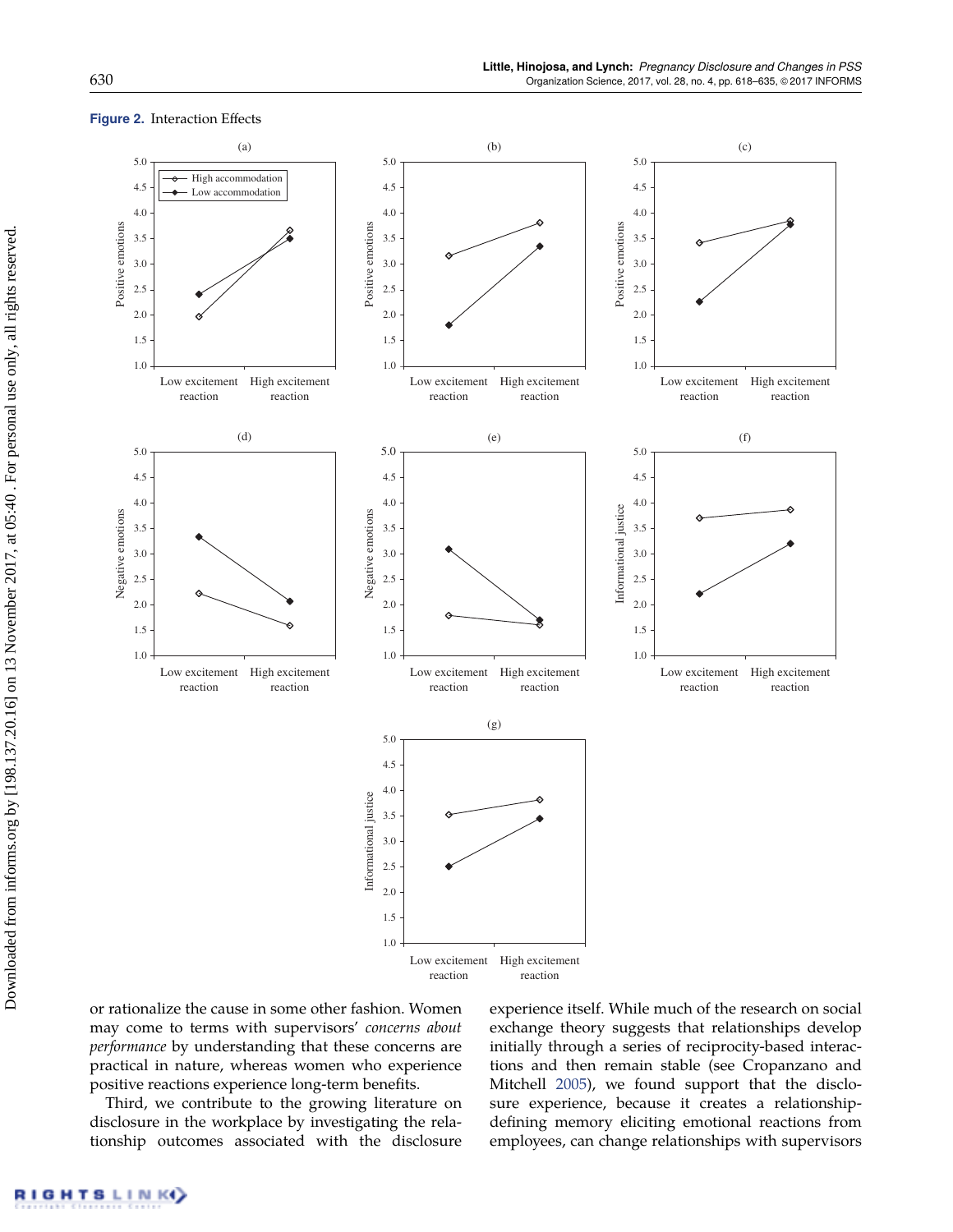in an immediate and enduring fashion. That one-time interactions with a supervisor can influence *changes in PSS* more than a year later is an important finding in the organizational literature. Although informational justice influenced immediate *changes in PSS*, we did not find that *informational justice* had a long-term influence on relationship quality. How adequately their supervisors communicated information regarding the pregnancy and maternity policies may be important at first; but its influence appears to wane over time. This may be because, as the pregnancy progresses, the fairness of the process may become less important than the actual outcomes (Ambrose and Cropanzano [2003\)](#page-16-13). The emotions generated by the fairness perceptions do, however, have a long-term influence on *PSS*, suggesting once again that how women feel during this disclosure has far-reaching implications. Taken together, our findings suggest several positive implications for research and theory on personal disclosures. This is particularly interesting given that research and theory on disclosure focus heavily on the potential negative antecedents (such as fear) and implications of disclosure (e.g., Pachankis [2007,](#page-18-23) Phillips et al. [2009,](#page-18-14) Ragins et al. [2007\)](#page-18-10). Our research does not discount previous findings of individuals' varied experiences of discrimination and stigmatization when personally disclosing (Jones [2017\)](#page-17-43); however, we suggest that when a supervisor reacts supportively to these disclosures, positive outcomes can ensue. Further, we provide some clues regarding the sensemaking that occurs for employees after a disclosure event at work; however, future research should further investigate how employees process ambiguous signals or mixed messages during disclosure.

#### **Strengths and Limitations of the Present Study**

Our study has several strengths, including a combination of longitudinal and vignette designs. It has often been assumed in organizational research that an employee's personal disclosure at work is an important event that can be a key turning point in his or her working life (Jones [2017,](#page-17-43) Ragins [2008\)](#page-18-4). Our longitudinal design enabled us to test this assumption by assessing the stability of *changes in PSS* before and after disclosure over the course of 17–20 months. Our vignette design allowed us to show that supervisor reactions to pregnancy disclosure can affect employee responses independent of preexisting perceptions of *PSS*.

Despite these strengths, our study is not without limitations. Generalizability to other types of disclosures may be an issue. Although we suspect that the emotions experienced after other personal disclosures are likely to have lasting effects, the importance of specific supervisor reactions may vary based on the display rules associated with what employees are disclosing. For example, an individual disclosing an illness may

expect empathy, whereas an individual disclosing a family tragedy may expect caring or compassion. If the supervisor's reaction to the disclosure creates positive emotions in the employee, this is likely to have a lasting impact on the employee's relationship with the supervisor. Future research should investigate which supervisor reactions to other types of personal disclosure are most likely to elicit positive emotions (Jones and King [2014\)](#page-17-11). Another limitation of our study is that the majority of our participants worked in the United States. Future research should investigate disclosure experiences in other countries, as national culture may influence both the disclosure experience and its influence on relationship quality, particularly with supervisors (House et al. [2004\)](#page-17-44).

Our measurement of postdisclosure *PSS* at three different time periods can be considered a strength, supporting our theoretical rationale that these events have a lasting influence on *change in PSS*. Although our primary research question involved the influence of the disclosure experience itself, it is possible that other interactions occurred after the disclosure and, ultimately, influenced *PSS*. We addressed concerns about subsequent interactions by following the recommendations of Grant and Wall [\(2009\)](#page-17-45) and including a follow-up question at the end of the study, giving participants the opportunity to provide feedback regarding our research questions. In the Time 4 survey, collected about a year after disclosure, we asked participants the degree to which they agreed with the following statement on a 5-point Likert-type scale: "The way my supervisor reacted to my pregnancy disclosure positively changed my perceptions of how supportive s/he is of me." We ran a regression assessing the influence of positive and negative felt emotion measured at Time 2 on this outcome. Results were consistent with our primary study findings in that *positive felt emotions* predicted perceptions of positive change ( $\beta = 0.37$ , *p* < 0.01), but *negative emotions* and *informational justice* were not predictive of this change ( $\beta$  = -0.18, ns and  $\beta = -0.03$ , ns, respectively). Although this does not completely rule out the influence of future interactions, it does support the notion that, as we hypothesized, the women in our sample believed their pregnancy disclosure changed their relationship with their supervisor. Future research should investigate supervisor actions following the disclosure and their influence on *PSS*.

As Mitchell and James [\(2001\)](#page-18-9) suggest, measurement timing, particularly when assessing change, is crucial. Incorrect timing of measurement intervals can lead to incorrect conclusions about the relationship between *X* and *Y* and the nature of change in these variables over time. Though the influence of positive emotions did behave as predicted and held over time, we did not find support for our similar long-term hypotheses regarding negative emotional responses to the supervisor's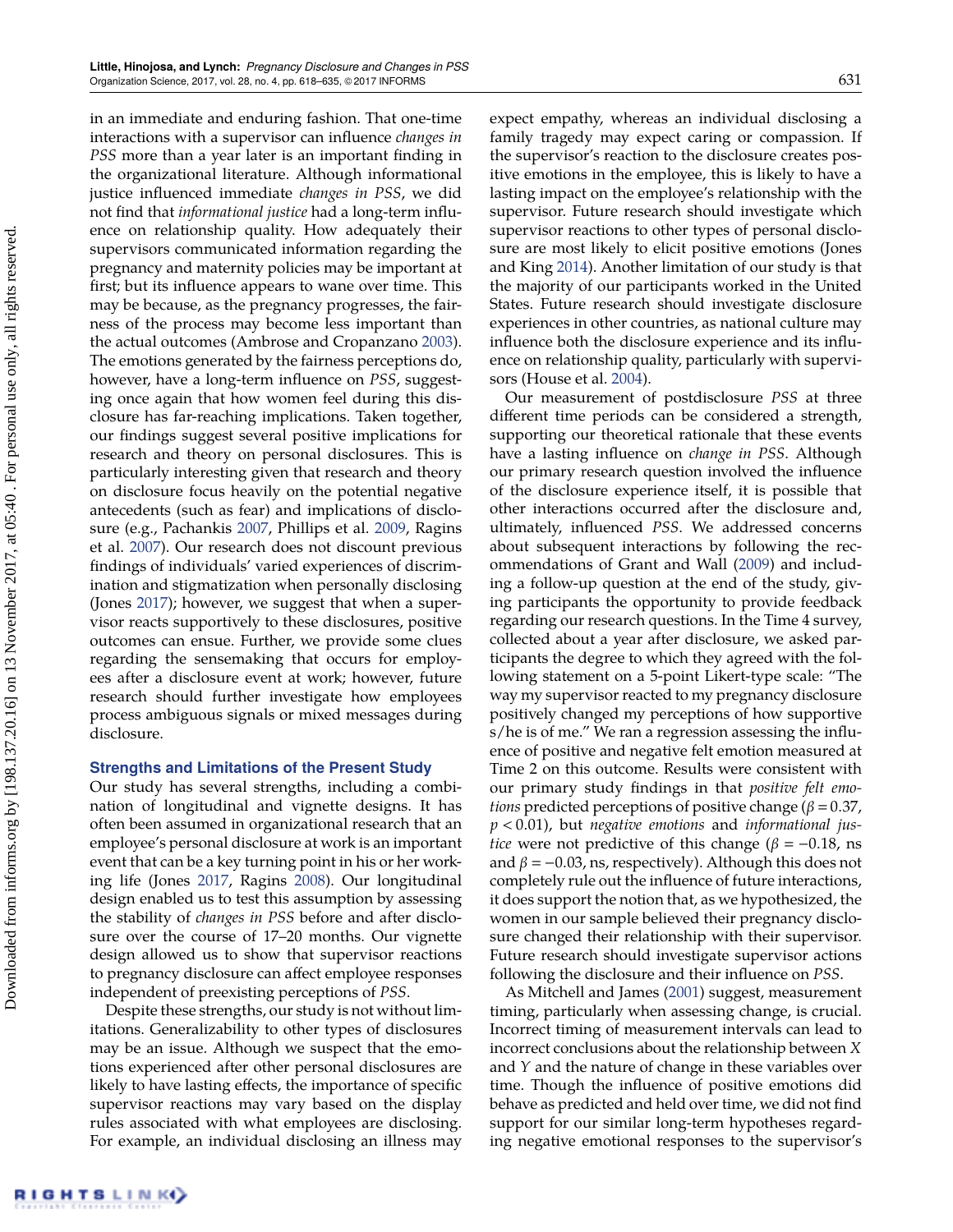reaction and informational justice. Future research should investigate more specifically when and why this effect is not associated with more enduring changes. For example, we measured perceptions of informational justice as it relates to a single event; if measured over the course of the entire pregnancy, it may have a more enduring influence.

Although the main study data were collected from the same source, the longitudinal design of the study reduces some of the typical concerns associated with common method bias (Podsakoff et al. [2003,](#page-18-30) Spector [2006\)](#page-18-33). Our experimental vignette studies and supplemental analyses should also allay some concerns about common method bias. Podsakoff and colleagues [\(2003\)](#page-18-30) suggest that experimental data and time-lagged data can reduce these concerns because these designs help to isolate the variables of interest from other possible influences (such as momentary contextual influences on responses, or priming). Because of the nature of our hypotheses, we removed from our sample those women who had changed supervisors or stopped working during the course of the study. We consider this a strength of the study, as it allows us to rule out these other potential influences on changes in response to pregnancy disclosure. Still, future research should investigate implications of the disclosure experience for those who do not return to work or who have changed supervisors. To capture how the employee perceives the fairness of information provided in response to her pregnancy disclosure, we chose informational justice as opposed to other forms of justice. Again, we did so because our focus was on a discrete event, the importance of informational justice in assessing relationship quality with supervisors (Bies and Moag [1986,](#page-17-25) Colquitt et al. [2001,](#page-17-27) Masterson et al. [2000\)](#page-17-26). Even so, future research should investigate the influence of other forms of justice on the disclosure experience.

Interestingly, the number of pregnancies a participant experienced during her tenure at her organization did not influence emotions or perceptions generated during disclosure or *changes in PSS*. Based on findings that the management of one's professional image while pregnant did not vary based on number of pregnancies, Little and colleagues [\(2015\)](#page-17-8) suggest that each additional pregnancy might bring new concerns about being taken seriously on the job. In line with this argument, it is possible that disclosures about additional pregnancies may be as nerve-racking for the pregnant women, and as a result, the emotional memories just as salient. Correlational analysis using Time 4 data shows that number of pregnancies is not correlated with how easy it is to recall the disclosure  $(r = 0.02, \text{ ns})$ , indicating that regardless of the number of pregnancies, disclosure experiences are memorable. Future research should investigate the differences between first and subsequent disclosures in a more comprehensive manner and consider how other employees' pregnancy disclosures may influence the disclosure experience.

#### **Practical Implications**

Our results have important implications for employees, supervisors, and their organizations. Personal disclosures at work can have a lasting influence on employees and their work relationships, potentially leading to greater well-being, performance, and commitment (Jones and King [2014,](#page-17-11) Pachankis [2007,](#page-18-23) Roberts [2005\)](#page-18-34). Expressing *excitement* during what can be a challenging time for the disclosing employee may be key. Supervisors may not always be aware that the emotions they communicate directly and indirectly when an employee discloses to them have great potential to improve relationship quality over the long term. Our research suggests that the influence of supervisor excitement is immediate but also has a lasting and positive impact on supervisors' relationships with subordinates. Furthermore, pregnant employees appreciated supervisor discussion of *accommodation* in the short term and the long term; these types of discussions were considered just and thus led to *positive emotions*.

Our results suggest that pregnant women may expect their supervisors to have concerns about how their job performance will be affected by their pregnancy. Research suggests that women are mindful of the impact their pregnancy can have on those with whom they work and on their professional image (Ladge et al. [2012,](#page-17-46) Little et al. [2015\)](#page-17-8). Expressing *concerns about performance* should neither be discouraged nor encouraged, as it had no influence on perceived *informational justice*. Further insight into the importance of the supervisors' responses to pregnancy disclosure can be found in participants' responses to openended questions asking them to describe the disclosure experience with their supervisor. Based on these responses, many supervisors in our study appear to have succeeded in projecting *excitement* about the pregnancy (61% of supervisors were described as excited, happy, or positive). However, there were supervisors who reacted in a much less positive way. The difference between postdisclosure *PSS* and predisclosure *PSS* ranged from −4 to 3.33, indicating that the *changes in PSS* vary greatly among individuals. The significant influence of *positive emotions* provides some clues as to why this was the case. Some of the pregnant women in our study reported that their supervisors made no effort to engender positive emotions and "could [*sic*] have cared less," "didn't say much," or "didn't seem pleased." Worse, some reported "anger" or a "sarcastic comment" in reaction to the disclosure. One supervisor's first comment was, "you can't bring the baby into work with you," while another said, "that he legally can't be anything but happy for my husband and [me]."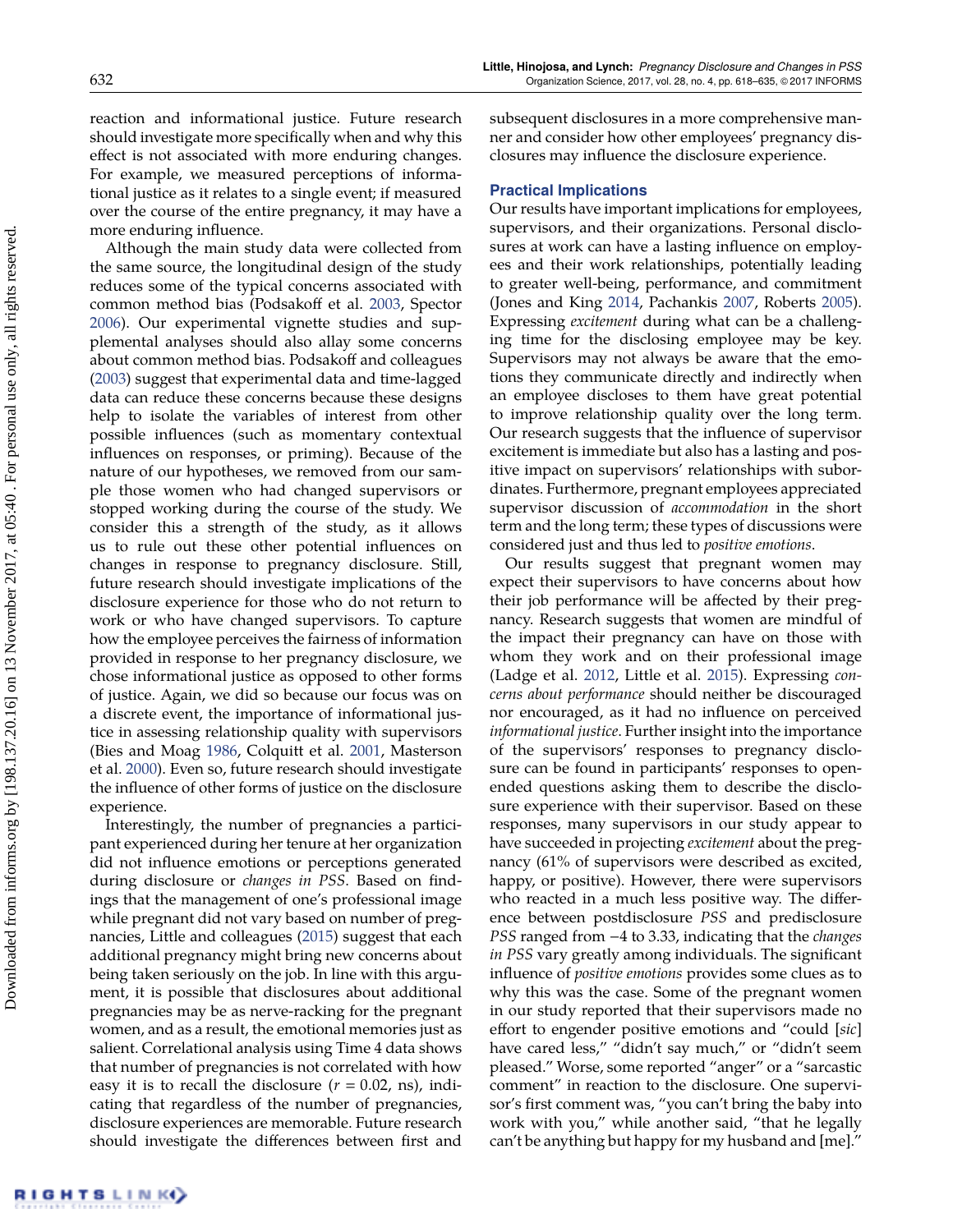Reactions such as these do not lead to *positive emotions*. These supervisors missed a prime opportunity to improve their relationships with their employees and strengthen employees' *PSS*, which can increase commitment, helping behaviors, and performance, and can decrease turnover (Malatesta [1995,](#page-17-1) Ng and Sorensen [2008,](#page-18-1) Stinglhamber and Vandenberghe [2003\)](#page-18-2). Retaining female employees is related to organizational and even national success (World Bank [2014\)](#page-18-35). In addition to the training many supervisors already receive on how to appropriately provide accommodations in accordance with various laws, organizations should consider training supervisors on how to effectively respond to disclosures.

# **Conclusion**

Our study informs theory and practice related to personal disclosures by investigating the immediate and longer-term changes in relationship perception as a result of the disclosure experience. Results show that employees who felt *positive emotions* related to disclosing to their supervisor experienced lasting positive *changes in PSS*. Supervisors' *concerns about performance* increased *negative felt emotions* during the disclosure interaction, but these negative emotions did not influence *changes in PSS*. Supervisors' discussions of accommodations related to positive *changes in PSS* through perceptions of *informational justice* and emotions. Supervisors who desire to make the disclosure experience a positive one, who realize that their positive reactions can have a lasting positive influence on the employee, will be encouraged by Carl W. Buehner's words often quoted by Maya Angelou: "I've learned that people will forget what you said, people will forget what you did, but people will never forget how you made them feel" (Evans [1971,](#page-17-47) p. 244).

#### **Endnotes**

<span id="page-16-5"></span>**[1](#page-7-0)**Response rates are comparable to the attrition rates of participants in similar longitudinal studies that administered online surveys over long periods of time (e.g., Matthews et al. [2014\)](#page-17-48). To investigate possible response bias, we ran a series of ANOVAs comparing the participants in our models with those who dropped out. Results suggested no significant mean differences in Time 1 PSS  $(F(3,467) = 2.58$ , ns). We also observed no significant differences in various demographic variables between participants in our samples and those not included in either sample  $(N = 350)$ , those included in Model 1 but not Model 2 ( $N = 51$ ), those included in Model 2 but not Model 1 ( $N = 39$ ), and those included in both samples ( $N = 69$ ). Nonsignificant differences occurred for race  $(F(3,503) = 0.42, \text{ns})$ , age  $(F(3,484) = 1.20, \text{ns})$ , hours worked  $(F(3,489) = 1.67, \text{ns})$ , job type  $(F(3,503)=0.54$ , ns), tenure  $(F(3,497)=0.18$ , ns), and week pregnancy disclosed  $(F(3,286) = 2.40, \text{ns})$ .

<span id="page-16-6"></span><sup>[2](#page-9-0)</sup> Configural (Model 1:  $\chi^2$  = 12.22, df = 15, CFI = 1.00, RMSEA = 0.00,  $SRMR = 0.02$ ; Model 2:  $\chi^2 = 17.40$ , df = 15, CFI = 1.00, RMSEA = 0.04, SRMR = 0.04); metric—(Model 1:  $\chi^2$  = 20.22, df = 20, CFI = 1.00, RMSEA =  $0.01$ , SRMR =  $0.09$ ; Model 2:  $\chi^2 = 19.09$ , df =  $20$ , CFI =  $1.00$ ,  $RMSEA = 0.00$ ,  $SRMR = 0.05$ ).

<span id="page-16-8"></span>**[3](#page-11-1)**On a 5-point Likert scale, participants rated *pre-PSS* ("At the beginning of the scenario, the supervisor seemed highly supportive of me"), *excitement* ("The supervisor was very excited for me"), *concern for performance* ("The supervisor seemed anxious about how my work would get done"), and *accommodation* ("The supervisor made it clear that they would accommodate any special needs I may have because of my pregnancy").

<span id="page-16-9"></span> $^{4}$  $^{4}$  $^{4}$ *Pre-PSS* (vignette study 1: *F* = 73.68, *p* < 0.05,  $\eta^2$  = 0.42, *M* = 3.96 ver $sus 2.32$ ; vignette study  $2: F = 45.11$ ,  $p < 0.05$ ,  $\eta^2 = 0.25$ ,  $M = 3.86$  versus 2.44), *excitement* ( $F = 127.70$ ,  $p < 0.05$ ,  $\eta^2 = 0.56$ ,  $M = 4.10$  versus 2.23; vignette study 2:  $F = 142.83$ ,  $p < 0.05$ ,  $\eta^2 = 0.51$ ,  $M = 4.28$  versus 2.36), *concern for performance* (vignette study  $1$ :  $F = 140.59$ ,  $p < 0.05$ ,  $\eta^2 = 0.58$ ,  $M = 4.22$  versus 2.42; vignette study 2:  $F = 279.10$ ,  $p < 0.05$ ,  $\eta^2 = 0.67$ ,  $M = 4.40$  versus 1.90), and *accommodation* (vignette study  $1: F = 145.09$ ,  $p < 0.05$ ,  $\eta^2 = 0.59$ ,  $M = 4.13$  versus 2.06; vignette study 2:  $F = 92.68$ ,  $p < 0.05$ ,  $\eta^2 = 0.41$ ,  $M = 4.11$  versus 2.36).

<span id="page-16-10"></span> $^{5}$  $^{5}$  $^{5}$ *Excitement* on *positive emotions* (vignette study 1:  $\beta$  = 0.51,  $p$  < 0.05; vignette study 2:  $\beta = 0.42$ ,  $p < 0.05$ ), and *concern for performance* on *positive emotions* (vignette study 1:  $\beta$  = -0.39,  $p$  < 0.05; vignette study 2:  $\beta = -0.36$ ,  $p < 0.05$ ). *Excitement* on *negative emotions* (vignette study 1: β −0.45, *p* < 0.05; vignette study 2: β −0.37, *p* < 0.05), and *concern for performance* on *negative emotions* (vignette study  $1: \beta = 0.43, p < 0.05;$ vignette study 2: β 0.44, *p* < 0.05). For*informational justice*,*excitement* and*accommodation*on*informationaljustice*(*excitement*, vignette study 1:  $β = 0.30, p < 0.05$ ; vignette study 2:  $β = 0.33, p < 0.05$ ; and for *accommodation*, vignette study 1:  $\beta = 0.54$ ,  $p < 0.05$ ; vignette study 2:  $\beta = 0.37$ , *p* < 0.05) and *concern for performance* on *informational justice* (vignette study 1:  $\beta$  = -0.12, ns; vignette study 2:  $\beta$  = -0.02, ns).

<span id="page-16-11"></span><sup>[6](#page-12-0)</sup> The fit of this model was adequate ( $\chi^2$  = 246.52; df = 139; CFI = 0.96; RMSEA = 0.08; SRMR = 0.05). Time 2 excitement to Time 5 *positive* and *negative felt emotions* experienced during disclosure ( $\beta = 0.47$ ,  $p < 0.01$ ;  $\beta = -0.28$ ,  $p < 0.05$ ), Time 2 concern for performance to Time 5 *positive* and *negative felt emotions* experienced during disclosure ( $\beta = -0.24$ ,  $p < 0.05$ ;  $\beta = 0.41$ ,  $p < 0.01$ ). Time 2 *accommodation* to Time 5 *informational justice* experienced during disclosure ( $\beta$  = 0.33,  $p < 0.01$ ).

<span id="page-16-12"></span>**[7](#page-12-1)** Significant interaction effects were found for *negative emotions* (vignette study 1,  $\beta = 0.14$ ,  $p < 0.05$ ; vignette study 2,  $\beta = 0.24$ ,  $p$  < 0.05) and interactional justice (vignette study 1,  $\beta$  = -0.20,  $p < 0.05$ ; vignette study 2,  $\beta = -0.16$ ,  $p < 0.05$ ). Employee *negative emotions* were lowest when *excitement* and *accommodation* were both high. *Informational justice* is highest when *excitement* and *accommodation* are both high.

#### **References**

- <span id="page-16-0"></span>Alea N, Vick SC (2010) The first sight of love: Relationship-defining memories and marital satisfaction across adulthood. *Memory* 18(7):730–742.
- <span id="page-16-2"></span>Altman I, Taylor DA (1973) *Social Penetration: The Development of Interpersonal Relationships* (Holt, New York).
- <span id="page-16-13"></span>Ambrose ML, Cropanzano R (2003) A longitudinal analysis of organizational fairness: An examination of reactions to tenure and promotion decisions. *J. Appl. Psych.* 88(2):266–275.
- <span id="page-16-7"></span>Anderson JC, Gerbing DW (1988) Structural equation modeling in practice: A review and recommended two-step approach. *Psych. Bull.* 103(3):411–423.
- <span id="page-16-3"></span>Bacharach SB, Bamberger PA, Vashdi D (2005) Diversity and homophily at work: Supportive relations among white and African-American peers. *Acad. Management J.* 48(4):619–644.
- <span id="page-16-4"></span>Baldridge DC, Veiga JF (2001) Toward a greater understanding of the willingness to request an accommodation: Can requesters' beliefs disable the Americans with Disabilities Act? *Acad. Management Rev.* 26(1):85–99.
- <span id="page-16-1"></span>Ballinger GA, Rockmann KW (2010) Chutes versus ladders: Anchoring events and a punctuated-equilibrium perspective on social exchange relationships. *Acad. Management Rev.* 35(3):373–391.

RIGHTSLINK)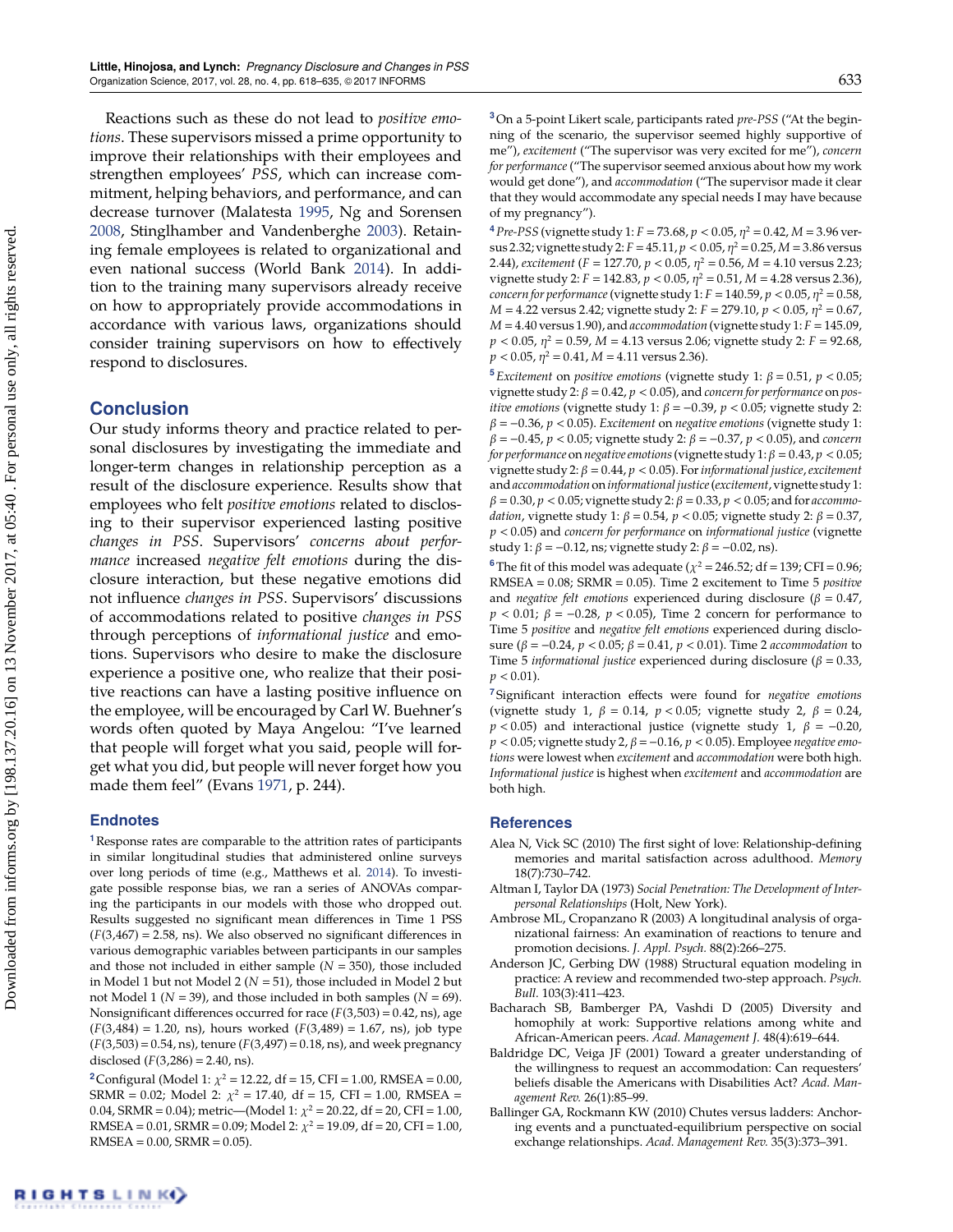- <span id="page-17-15"></span>Baumeister RF, Newman LS (1994) How stories make sense of personal experiences: Motives that shape autobiographical narratives. *Personality Soc. Psych. Bull.* 20(6):676–690.
- <span id="page-17-23"></span>Bies RJ (2001) Interactional (in)justice: The sacred and the profane. Greenberg J, Cropanzano R, eds. *Advances in Organizational Justice* (Stanford University Press, Palo Alto, CA), 89–118.
- <span id="page-17-22"></span>Bies RJ (2015) Interactional justice: Looking backward, looking forward. Cropanzano R, Ambrose ML, eds. *The Oxford Handbook of Justice in the Workplace* (Oxford University Press, Oxford, UK), 89–107.
- <span id="page-17-25"></span>Bies RJ, Moag JS (1986) Interactional justice: Communication criteria of fairness. *Res. Negotiation Organ.* 1(1):43–55.
- <span id="page-17-16"></span>Bluck S, Alea N, Habermas T, Rubin D (2005) A tale of three functions: The self-reported uses of autobiographical memory. *Soc. Cognition* 23(1):91–117.
- <span id="page-17-19"></span>Bono JE, Ilies R (2006) Charisma, positive emotions, and mood contagion. *Leadership Quart.* 17(4):317–334.
- <span id="page-17-40"></span>Cacioppo JT, Gardner WL (1999) Emotion. *Annual Rev. Psych.* 50(1):191–214.
- <span id="page-17-38"></span>Cahill L, Babinsky R, Markowitsch HJ, McGaugh JL (1995) The amygdala and emotional memory. *Nature* 377(6547):295–296.
- <span id="page-17-10"></span>Chaudoir SR, Fisher JD (2010) The disclosure processes model: Understanding disclosure decision-making and post-disclosure outcomes among people living with a concealable stigmatized identity. *Psych. Bull.* 136(2):236–256.
- <span id="page-17-33"></span>Clair JA, Beatty JE, MacLean TL (2005) Out of sight but not out of mind: Managing invisible social identities in the workplace. *Acad. Management Rev.* 30(1):78–95.
- <span id="page-17-18"></span>Clark MS, Taraban C (1991) Reactions to and willingness to express emotion in communal and exchange relationships. *J. Experimental Soc. Psych.* 27(4):324–336.
- <span id="page-17-17"></span>Cohen G (1998) The effects of aging on autobiographical memory. Thompson CP, Herrmann DJ, Bruce D, Read DJ, Payne DG, Toglia MP, eds. *Autobiographical Memory: Theoretical and Applied Perspectives* (Lawrence Erlbaum Associates, Hillsdale, NJ), 105–123.
- <span id="page-17-3"></span>Collins NL, Miller LC (1994) Self-disclosure and liking: A metaanalytic review. *Psych. Bull.* 116(3):457–475.
- <span id="page-17-6"></span>Colquitt JA (2001) On the dimensionality of organizational justice: A construct validation of a measure. *J. Appl. Psych.* 86(3):386–400.
- <span id="page-17-27"></span>Colquitt JA, Conlon DE, Wesson MJ, Porter COLH, Ng KY (2001) Justice at the millennium: A meta-analytic review of 25 years of organizational justice research. *J. Appl. Psych.* 86(3):425–445.
- <span id="page-17-29"></span>Colquitt JA, Scott BA, Rodell JB, Long DM, Zapata CP, Conlon DE (2013) Justice at the millennium, a decade later: A meta-analytic test of social exchange and affect-based perspectives. *J. Appl. Psych.* 98(2):199–236.
- <span id="page-17-14"></span>Conway MA, Pleydell-Pearce CW (2000) The construction of autobiographical memories in the self-memory system. *Psych. Rev.* 107(2):261–288.
- <span id="page-17-41"></span>Conway MA, Ross M (1984) Getting what you want by revising what you had. *J. Personality Soc. Psych.* 47(4):738–748.
- <span id="page-17-13"></span>Crocker J, Major B, Steele C (1998) Social stigma. Gilbert D, Fiske S, Lindzey G, eds. *The Handbook of Social Psychology*, 4th ed. (McGraw-Hill, Boston), 504–553.
- <span id="page-17-12"></span>Cropanzano R, Mitchell MS (2005) Social exchange theory: An interdisciplinary review. *J. Management* 31(6):874–900.
- <span id="page-17-4"></span>Dumas TL, Phillips KW, Rothbard NP (2013) Getting closer at the company party: Integration experiences, racial dissimilarity, and workplace relationships. *Organ. Sci.* 24(5):1377–1401.
- <span id="page-17-31"></span>Eisenberger R, Huntington R, Hutchison S, Sowa D (1986) Perceived organizational support. *J. Appl. Psych.* 71(3):500–507.
- <span id="page-17-2"></span>Eisenberger R, Stinglhamber F, Vandenberghe C, Sucharski IL, Rhoades L (2002) Perceived supervisor support: Contributions to perceived organizational support and employee retention. *J. Appl. Psych.* 87(3):565–573.
- <span id="page-17-47"></span>Evans RL (1971) *Richard Evans' Quote Book* (Publishers Press, Salt Lake City).
- <span id="page-17-20"></span>Forgas JP (1995) Mood and judgment: The affect infusion model (AIM). *Psych. Bull.* 117(1):39–66.
- <span id="page-17-34"></span>Gibbons FX (1986) Stigma and interpersonal relationships. Ainley SC, Becker G, Coleman LM, eds. *The Dilemma of Difference: A Multidisciplinary View of Stigma* (Plenum Press, New York), 123–144.
- <span id="page-17-45"></span>Grant AM, Wall TD (2009) The neglected science and art of quasiexperimentation: Why-to, when-to, and how-to advice for organizational researchers. *Organ. Res. Methods* 12(4):653–686.
- <span id="page-17-9"></span>Halpert JA, Burg JH (1997) Mixed messages: Co-worker responses to the pregnant employee. *J. Bus. Psych.* 12(2):241–253.
- <span id="page-17-7"></span>Halpert JA, Wilson ML, Hickman JL (1993) Pregnancy as a source of bias in performance appraisals. *J. Organ. Behav.* 14(7):649–663.
- <span id="page-17-39"></span>Hamann S (2001) Cognitive and neural mechanisms of emotional memory. *Trends Cognitive Sci.* 5(9):394–400.
- <span id="page-17-32"></span>Hinkin TR (1998) A brief tutorial on the development of measures for use in survey questionnaires. *Organ. Res. Methods* 1(1):104–121.
- <span id="page-17-44"></span>House RJ, Hanges PJ, Javidan M, Dorfman PW, Gupta V, eds. (2004) *Culture, Leadership, and Organizations: The GLOBE Study of 62 Societies* (Sage Publications, Thousand Oaks, CA).
- <span id="page-17-42"></span>Janoff-Bulman R (1989) Assumptive worlds and the stress of traumatic events: Applications of the schema construct. *Soc. Cognition* 7(2):113–136.
- <span id="page-17-43"></span>Jones KP (2017) To tell or not to tell? Examining the role of discrimination in the pregnancy disclosure process at work. *J. Occupational Health Psych.* 22(2):239–250.
- <span id="page-17-11"></span>Jones KP, King EB (2014) Managing concealable stigmas at work: A review and multilevel model. *J. Management* 40(5):1466–1494.
- <span id="page-17-5"></span>Jourard SM, Lasakow P (1958) Some factors in self-disclosure. *J. Abnormal Soc. Psych.* 56(1):91–98.
- <span id="page-17-46"></span>Ladge J, Clair J, Greenberg D (2012) Cross-domain identity transition during liminal periods: Constructing multiple selves as "professional and mother" during pregnancy. *Acad. Management J.* 55(6):1449–1471.
- <span id="page-17-21"></span>Lang PJ, Kozak MJ, Miller GA, Levin DN, McLean A (1980) Emotional imagery: Conceptual structure and pattern of somatovisceral response. *Psychophysiology* 17(2):179–192.
- <span id="page-17-30"></span>Lazarus RS (1991) *Emotions and Adaptation* (Oxford University Press, New York).
- <span id="page-17-0"></span>Lind EA (2001) Fairness heuristic theory: Justice judgments as pivotal cognitions in organizational relations. Greenberg J, Cropanzano R, eds. *Advances in Organizational Justice* (Stanford University Press, Stanford, CA), 56–88.
- <span id="page-17-28"></span>Lind EA, Kulik CT, Ambrose M, de Vera Park MV (1993) Individual and corporate dispute resolution: Using procedural fairness as a decision heuristic. *Admin. Sci. Quart.* 38(2):224–251.
- <span id="page-17-8"></span>Little LM, Major V, Hinojosa A, Nelson DL (2015) Professional image maintenance: How women navigate pregnancy in the workplace. *Acad. Management J.* 58(1):8–37.
- <span id="page-17-37"></span>Little TD, Cunningham WA, Shahar G, Widaman KF (2002) To parcel or not to parcel: Exploring the question, weighing the merits. *Structural Equation Model.* 9(2):151–173.
- <span id="page-17-1"></span>Malatesta RM (1995) Understanding the dynamics of organizational and supervisory commitment using a social exchange framework. Doctoral dissertation, Wayne State University, Detroit.
- <span id="page-17-26"></span>Masterson SS, Lewis K, Goldman BM, Taylor MS (2000) Integrating justice and social exchange: The differing effects of fair procedures and treatment on work relationships. *Acad. Management J.* 43(4):739–748.
- <span id="page-17-48"></span>Matthews RA, Wayne JH, Ford MT (2014) A work-family conflict/subjective well-being process model: A test of competing theories of longitudinal effects. *J. Appl. Psych.* 99(6):1173–1187.
- <span id="page-17-24"></span>Matzzie CG (1993) Substantive equality and antidiscrimination: Accommodating pregnancy under the Americans with Disabilities Act. *Georgetown Law J.* 82:193–235.
- <span id="page-17-35"></span>McArdle JJ (2001) A latent difference score approach to longitudinal dynamic structural analyses. Cudeck R, du Toit S, Sorbom D, eds. *Structural Equation Modeling: Present and Future* (Science, Lincolnwood, IL), 342–380.
- <span id="page-17-36"></span>McArdle JJ (2009) Latent variable modeling of differences and changes with longitudinal data. *Ann. Rev. Psych.* 60:577–605.